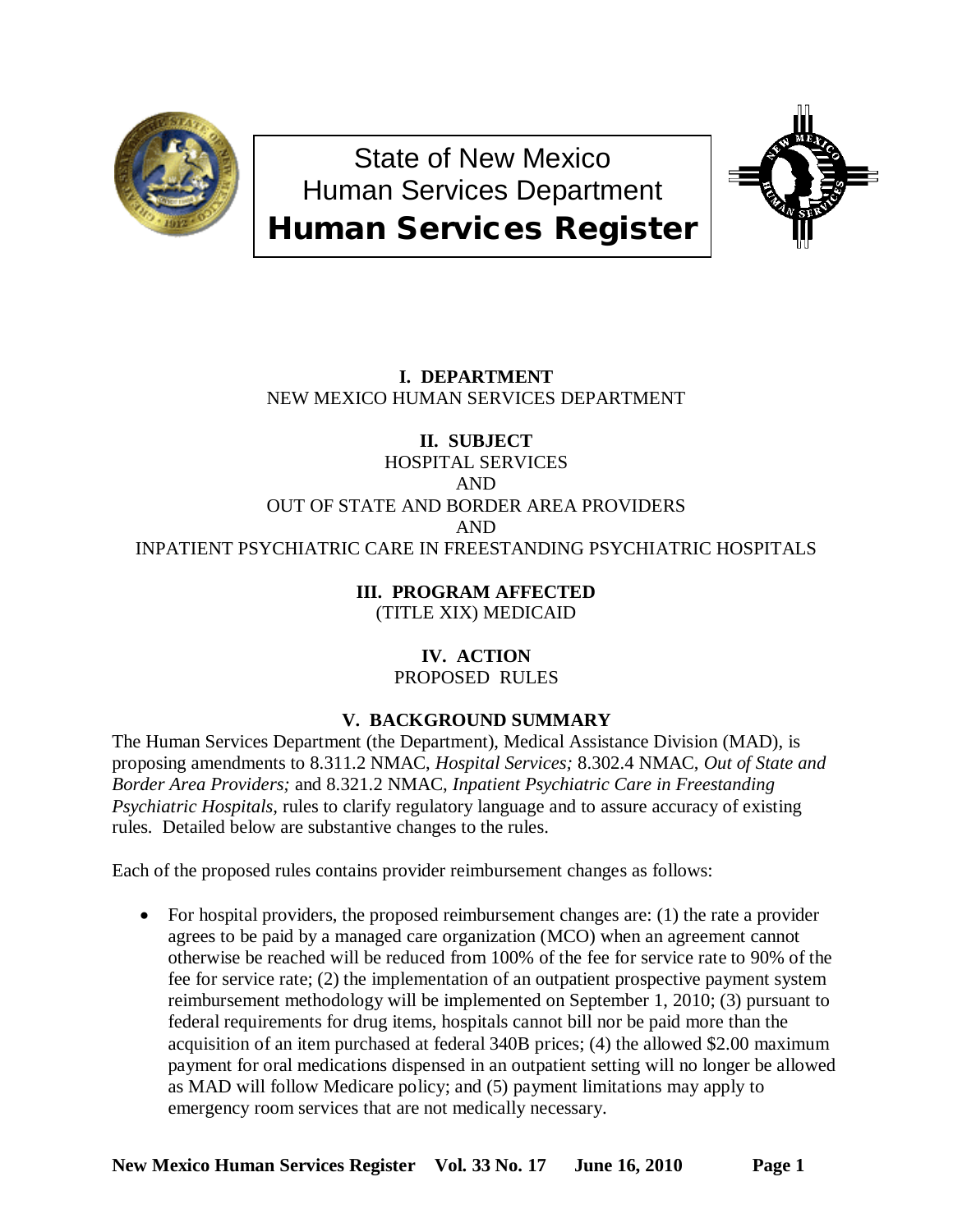- For out of state and border area providers, the proposed reimbursement changes are: (1) the rate a provider agrees to be paid by a managed care organization (MCO) when an agreement cannot otherwise be reached will be 90% of the fee for service rate; and (2) placement in an out of state hospital may be restricted to the closest or otherwise most economically prudent choice of provider capable of rendering the service.
- For inpatient psychiatric care provided by free standing psychiatric hospital providers, the proposed reimbursement changes are: (1) the rate a provider agrees to be paid by a managed care organization (MCO) when an agreement cannot otherwise be reached will be 90% of the fee for service rate; and (2) reimbursement rates for free standing psychiatric hospitals which are not cost settled may be limited to rates established by MAD after considering cost to charge ratios and other reimbursement and cost data.

### **Changes in all three rules:**

- Updating the mission statement to the current language.
- Updating the process for obtaining billing instructions and the provider's responsibility to become informed of rules.
- Adding wording stating that payment is made by electronic funds transfer (EFT).
- Adding clarification to providers on their responsibilities and obligations under federal and state laws, regulations, executive orders as stated in the MAD Provider Participation Agreement and any MAD provider rules, appendices, program directions and billing instructions.
- Adding additional language directing providers to follow a coordinated services contractor's instructions for billing.

## **8.311.2 NMAC** *Hospital Services*

- Subsection C, Paragraph (1) of 8.311.2.11NMAC A change was made amending the accepted applicable reimbursement rate, the rate a provider agrees to be paid by a managed care organization when an agreement cannot otherwise be reached from 100% to 90%.
- Subsection D, Paragraph (1) of 8.311.2.15 NMAC -Additional language was added directing hospitals that purchase drug items at 340B prices may not bill for more than their 340B cost.
- Subsection D, Paragraphs (2 and (4) of 8.311.2.15 NMAC have been added to support outpatient prospective payment system (OPPS) implementation efforts by the Department, including eliminating the allowed \$2.00 maximum payment for oral medications dispensed in an outpatient setting.
- Subsections A, B, D and E of 8.311.2.16 NMAC have been added or changed to provide direction to hospitals on what MAD considers covered emergency services and provides clarity concerning MAD's retrospective review, and clarifying payment limitations that may apply to emergency room services that are not medically necessary.

### **8.302.4NMAC** *Out of State and Border Area Providers*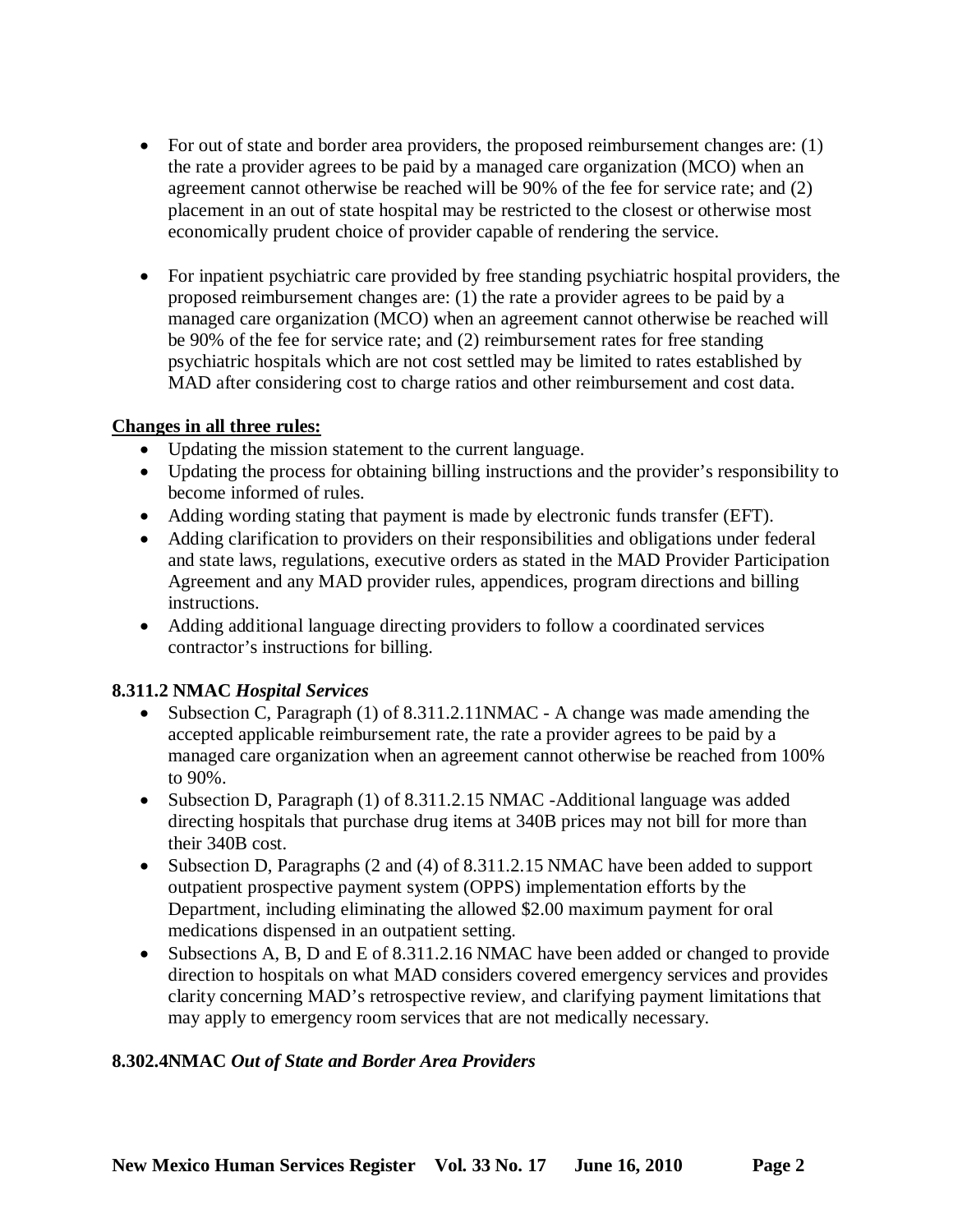- Subsection C of 8.302.4.11 NMAC Additional language was added stating the rate a provider agrees to be paid by a managed care organization (MCO) when an agreement cannot otherwise be reached will be 90% of the fee for service rate.
- Subsections C and F of 8.302.4.12 NMAC-Additional language was added to provide instruction and direction on how out of state adopted children may access MAD benefits and services. Additional language was also added to this section providing clarification that placement in an out of state hospital may be restricted to the closest or otherwise most economically prudent choice of provider capable of rendering the service.

# **8.321.2 NMAC** *Inpatient Psychiatric Care in Freestanding Psychiatric Hospitals*

The current rule is in the old MAD rule format (MAD 742.1). This rule has been reformatted to follow the current New Mexico Administrative Code requirements. Sections have been moved or combined in order to meet these requirements. Changes in the rule are underlined.

- 8.321.2.9 NMAC -Additional language was added to clarify the circumstances when a youth may continue inpatient services after his  $21<sup>st</sup>$  birthday.
- Subsection C of 8.321.2.11NMAC Additional language was added stating the rate a provider agrees to be paid by a managed care organization (MCO) when an agreement cannot otherwise be reached will be 90% of the fee for service rate.
- 8.321.2.12 NMAC New language was added informing hospitals that their reimbursement includes payment for a number of itemized services.
- 8.321.2.14 NMAC and 8.321.16 NMAC -A number of changes were added to meet the Code of Federal Register (CFR) requirements that became effective after the current rule was adopted. Language was also updated to meet current behavioral health terminology and support the direction of the State Behavioral Health Purchasing Collaborative's efforts to assist children in receiving the most appropriate level of care in their home and community before moving to a higher level of care and to ensure that the care provided at this level supports a child's re-entry back to his home and community.
- 8.321.2.17 NMAC -New language was added specifically addressing issues of percent of billed charges at a fee schedule rate, payment levels made by other payers, and negotiated rate allowed when a hospital provides unique services to a MAD recipient.
- Subsections A and F of 8.302.4.12 NMAC Additional language was added to align current federal regulations that allow an expansion of how MAD determines when a provider is either out-of-state or in a border area. Additional language was also added detailing the conditions when a recipient may utilize an out-of-state provider as a border area provider for routine or emergency care.

## **VI. RULE**

These proposed rule changes refer to 8.311.2 NMAC *Hospital Services,* 8.302.4 NMAC, *Out of State and Border Area Providers,* and 8.321.2 NMAC, *Inpatient Psychiatric Care in Freestanding Psychiatric Hospitals* of the Medical Assistance Program Policy Manual. This register and the proposed changes are available on the Medical Assistance Division web site at [www.hsd.state.nm.us/mad/registers/2010](http://www.hsd.state.nm.us/mad/registers/2010) If you do not have Internet access, a copy of the rules may be requested by contacting the Medical Assistance Division at 505-827-3156.

# **VII. EFFECTIVE DATE**

The Department proposes to implement these rules effective September 15, 2010.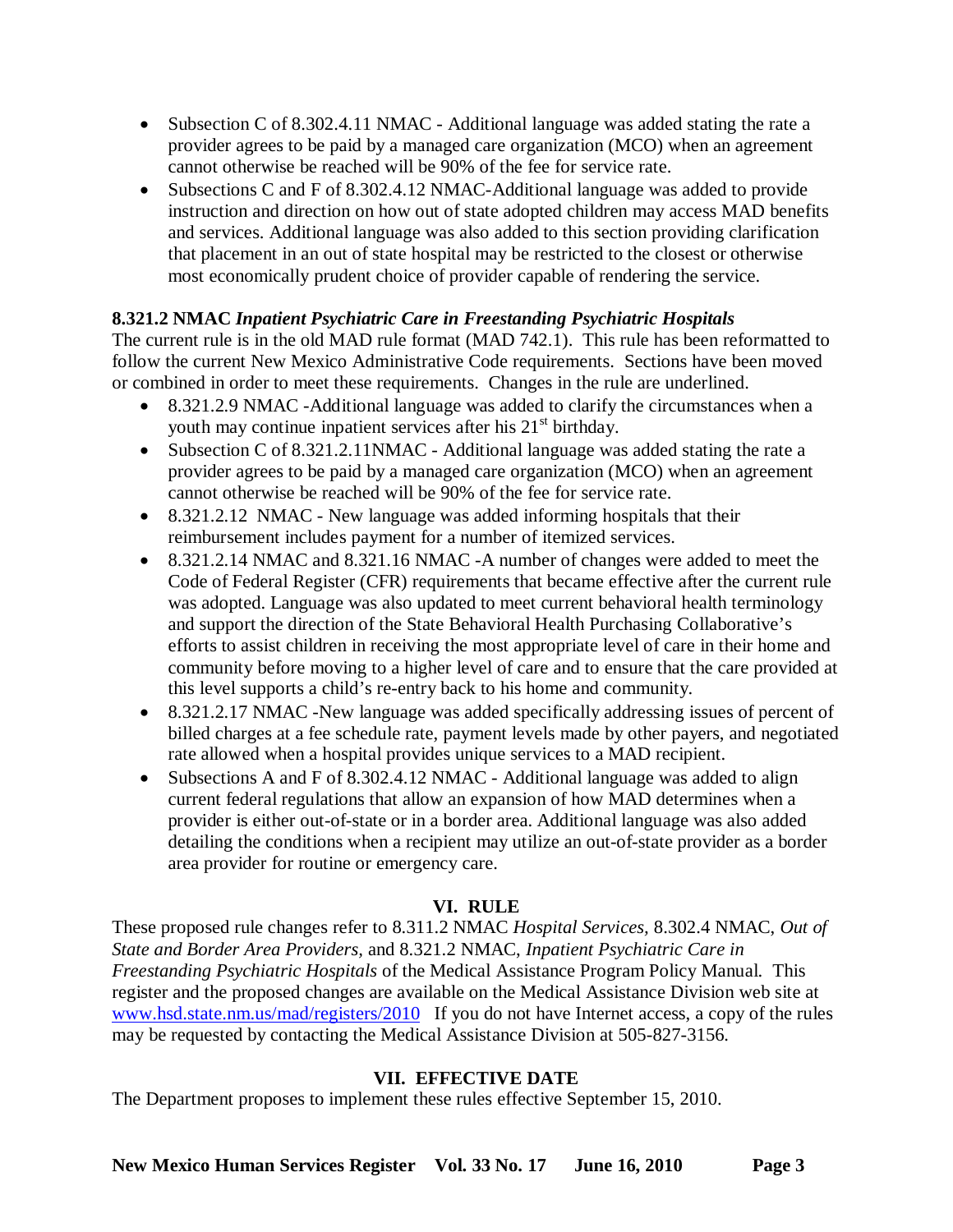### **VIII. PUBLIC HEARING**

A public hearing to receive testimony on these proposed rules will be held at 1:00 p.m. on Thursday, July 29, 2010, in the ASD Conference Room, Plaza San Miguel, 729 St. Michael's Drive, Santa Fe.

If you are a person with a disability and you require this information in an alternative format or require a special accommodation to participate in the public hearing, please contact the Division toll free at 1-888-997-2583 and ask for extension 7-3156. In Santa Fe call 827-3156. The Department's TDD system may be accessed toll-free at 1-800-659-8331 or in Santa Fe by calling 827-3184. The Department requests at least ten (10) days advance notice to provide requested alternative formats and special accommodations.

Copies of all comments will be made available by the Medical Assistance Division upon request by providing copies directly to a requestor or by making them available on the MAD website or at a location within the county of the requestor.

### **IX. ADDRESS**

Interested persons may address written or recorded comments to:

Kathryn Falls, Secretary Human Services Department P.O. Box 2348 Santa Fe, New Mexico 87504-2348

These comments must be received no later than 5:00 p.m. on July 29, 2010. Written and recorded comments will be given the same consideration as oral comments made at the public hearing. Interested persons may also address comments via electronic mail to: [Magdalena.Romero@state.nm.us.](mailto:Magdalena.Romero@state.nm.us)

### **X. PUBLICATIONS**

Publication of these regulations approved by:

KATHRYN FALLS, SECRETARY HUMAN SERVICES DEPARTMENT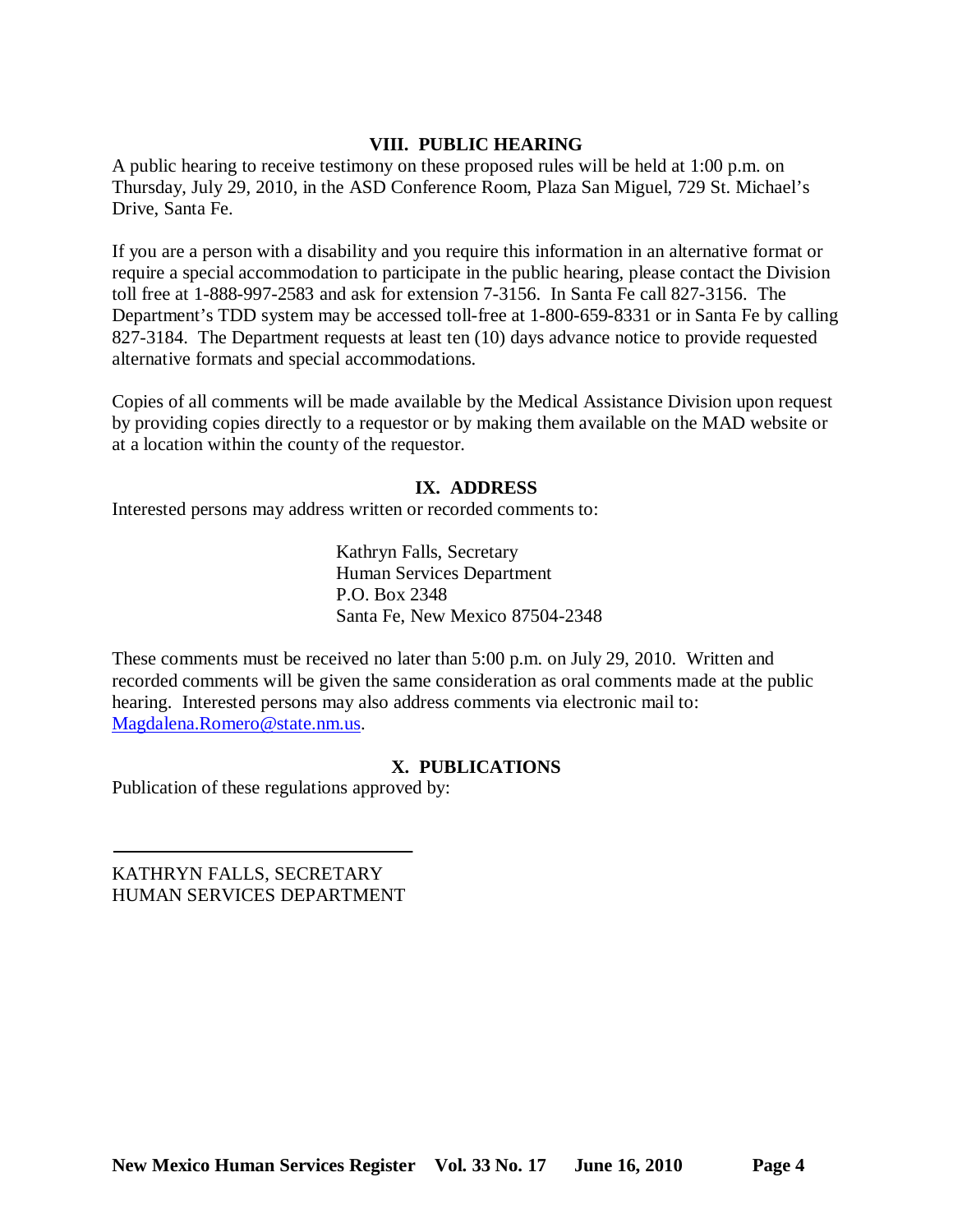#### **TITLE 8 SOCIAL SERVICES CHAPTER 302 MEDICAID GENERAL PROVIDER** POL ICIES **PART 4 OUT-OF-STATE AND BORDER AREA PROVIDERS**

**8.302.4.3 STATUTORY AUTHORITY:** The New Mexico medicaid program [is] and other health care programs are administered pursuant to regulations promulgated by the federal department of health and human services under [<del>Title XIX of</del>] the Social Security Act as amended[<del>, or other state statute.</del>] <u>or by state statute</u>. See NMSA 1978, Sections 27-2-12 et seq. (2006).

[2/1/95; 8.302.4.3 NMAC - Rn, 8 NMAC 4.MAD.000.3 & A, 8/14/08; A, 9/15/10]

**8.302.4.6 OBJECTIVE:** The objective of [these rules] this rule is to provide instruction for the service [2/1/95; 8.302.4.6 NMAC - Rn, 8 NMAC 4.MAD.000.6 & A, 8/14/08; A, 9/15/10] portion of the New Mexico medical assistance programs.

**8.302.4.8 MISSION STATEMENT:** [The mission of the New Mexico medical assistance division (MAD) is to maximize the health status of eligible recipients by furnishing payment for quality health services at levels comparable to private health plans.] To reduce the impact of poverty on people living in New Mexico and to assure [2/1/95; 8.302.4.8 NMAC - Rn, 8 NMAC 4.MAD.002 & A, 8/14/08; A, 9/15/10] low income and disabled individuals in New Mexico equal participation in the life of their communities.

**8.302.4.9 OUT-OF-STATE AND BORDER AREA PROVIDERS:** Border area services are those that are rendered within 100 miles of the New Mexico state border (Mexico excluded). Out-of-state services are those that are rendered in an area more than 100 miles from the New Mexico border (Mexico excluded). To help New Mexico eligible recipients receive medically necessary services, [MAD] the medical assistance division (MAD) pays for border area services to the same extent and subject to the same rules and requirements that such services are covered when provided within the state. MAD pays for out-of-state services as described under 8.302.4.12 NMAC, *covered out-of-state services.*

[2/1/95; 8.302.4.9 NMAC - Rn, 8 NMAC 4.MAD.704 & A, 8/14/08; A, 9/15/10]

**8.302.4.10 ELIGIBLE PROVIDERS:** [Out-of-state providers and border providers must be licensed or certified by their respective states to be considered eligible to provide services to New Mexico recipients, or if providing a New Mexico home and community-based services waiver service to a New Mexico medicaid waiver recipient, a provider that meets the New Mexico home and community-based services waiver standards and requirements in all respects. To be reimbursed for furnishing services to New Mexico medicaid recipients, out-ofstate or border providers must complete the New Mexico medical assistance program provider participation application and have the application approved by the New Mexico medical assistance division (MAD).

A. Upon approval of a New Mexico MAD provider participation agreement by MAD or its designee, a licensed practitioner or facility that meets applicable requirements is eligible to be reimbursed for furnishing covered services to an eligible program recipient. A provider must be enrolled before submitting a claim for payment to the MAD claims processing contractors. MAD makes available on the HSD/MAD website, on other program-specific websites, or in hard copy format, information necessary to participate in health care programs administered by HSD or its authorized agents, including program rules, billing instruction, utilization review instructions, and other pertinent materials. The following providers are eligible to apply for a provider participation agreement, bill and receive reimbursement for furnishing medical services:

 (1) border area and out-of-state providers licensed by or certified by their respective states to practice medicine or osteopathy  $[42 \text{ CFR}$  Section  $440.50 \text{ (a)}(1)(2)]$ ; and other providers licensed or certified by their state to perform services equivalent to those covered by the medical assistance programs in New Mexico; practices or groups formed by these individuals may also receive reimbursement for services;

 (2) border providers within 100 miles of the New Mexico state border (Mexico excluded), are subject to the rules governing the provision of services for an in-state provider; and

 (3) out-of-state providers more than 100 miles from the New Mexico state border (Mexico excluded). B. Once enrolled, a provider receives instruction on how to access these documents. It is the provider's responsibility to access these instructions or ask for paper copies to be provided, to understand the information provided and to comply with the requirements. The provider must contact HSD or its authorized agents to request hard copies of any program rules manuals, billing and utilization review instructions, and other pertinent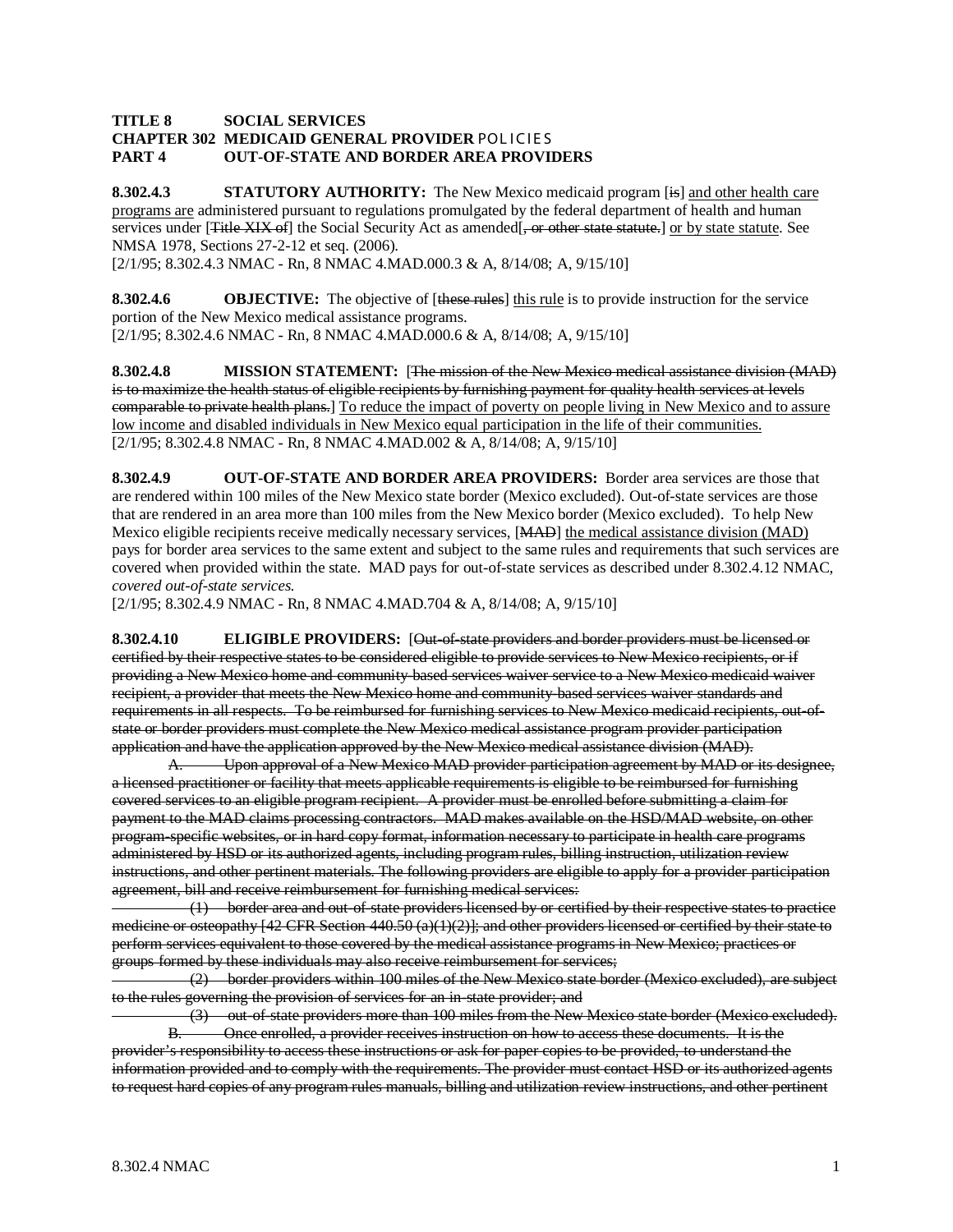materials and to obtain answers to questions on or not covered by these materials. To be eligible for reimbursement a provider is bound by the provisions of the MAD provider participation agreement.]

Health care to eligible recipients is furnished by a variety of providers and provider groups. The reimbursement and billing for these services is administered by MAD. Upon approval of a New Mexico MAD provider participation agreement by MAD or its designee, licensed practitioners, facilities and other providers of services that meet applicable requirements are eligible to be reimbursed for furnishing covered services to eligible recipients. A provider must be enrolled before submitting a claim for payment to the MAD claims processing contractors. MAD makes available on the HSD/MAD website, on other program-specific websites, or in hard copy format, information necessary to participate in health care programs administered by HSD or its authorized agents, including program rules, billing instructions, utilization review instructions, and other pertinent materials. When enrolled, a provider receives instruction on how to access these documents. It is the provider's responsibility to access these instructions, to understand the information provided and to comply with the requirements. The provider must contact HSD or its authorized agents to obtain answers to questions related to the material or not covered by the material. To be eligible for reimbursement, a provider must adhere to the provisions of the MAD provider participation agreement and all applicable statutes, regulations, and executive orders. MAD or its selected claims processing contractor issues payments to a provider using electronic funds transfer (EFT) only. When services are billed to and paid by a coordinated services contractor authorized by HSD, the provider must also enroll as a provider with the coordinated services contractor and follow that contractor's instructions for billing and for authorization of services. The following providers are eligible to apply for a provider participation agreement, bill and receive reimbursement for furnishing medical services:

 (1) border area and out-of-state providers licensed by or certified by their respective states to practice medicine or osteopathy  $[42 \text{ CFR}$  Section  $440.50 \text{ (a)}(1)(2)]$ ; and other providers licensed or certified by their state to perform services equivalent to those covered by the medical assistance programs in New Mexico; practices or groups formed by these individuals may also receive reimbursement for services;

 (2) border area providers within 100 miles of the New Mexico state border (Mexico excluded), subject to the rules governing the provision of services for an in-state provider; and

 (3) out-of-state providers more than 100 miles from the New Mexico state border (Mexico excluded), subject to the rules governing the provision of services for an in-state provider and any additional rules that may be specified for the specific services and providers within this manual.

[2/1/95; 8.302.4.10 NMAC - Rn, 8 NMAC 4.MAD.704.1 & A, 8/14/08; A, 9/15/10]

**8.302.4.11 PROVIDER RESPONSIBILITIES:** [A provider who furnishes services to medicaid and other health care program eligible recipients must comply with all federal and state laws and regulations relevant to the provision of services as specified in the MAD provider participation agreement. A provider must also conform to MAD program rules and instruction, as updated. A provider is also responsible for following coding manual guidelines and MS correct coding initiatives, including not improperly unbundling or upcoding services. A provider must verify that individuals are eligible for a specific health care program administered by the HSD and its authorized agents, and must verify the eligible recipient's enrollment status at the time services are furnished. A provider must determine if an eligible recipient has other health insurance. A provider must maintain records that are sufficient to fully disclose the extent and nature of the services provided to an eligible recipient.]

A. A provider who furnishes services to a medicaid or other health care program eligible recipient must comply with all federal and state laws, regulations, and executive orders relevant to the provision of services as specified in the MAD provider participation agreement. A provider also must conform to MAD program rules and instructions as specified in the provider rules manual and its appendices, and program directions and billing instructions, as updated. A provider is also responsible for following coding manual guidelines and centers for medicaid and medicare (CMS) correct coding initiatives, including not improperly unbundling or upcoding services. When services are billed to and paid by a coordinated services contractor authorized by HSD, the provider must follow that contractor's instructions for billing and for authorization of services.

B. A provider must verify that an individual is eligible for a specific health care program administered by the HSD and its authorized agents, and must verify the eligible recipient's enrollment status at the time services are furnished. A provider must determine if an eligible recipient has other health insurance. A provider must maintain records that are sufficient to fully disclose the extent and nature of the services provided to an eligible recipient.<br>
C. Wh

When services are billed to and paid by a coordinated services contractor authorized by HSD, the provider must also enroll as a provider with the coordinated services contractor and follow that contractor's instructions for billing and for authorization of services.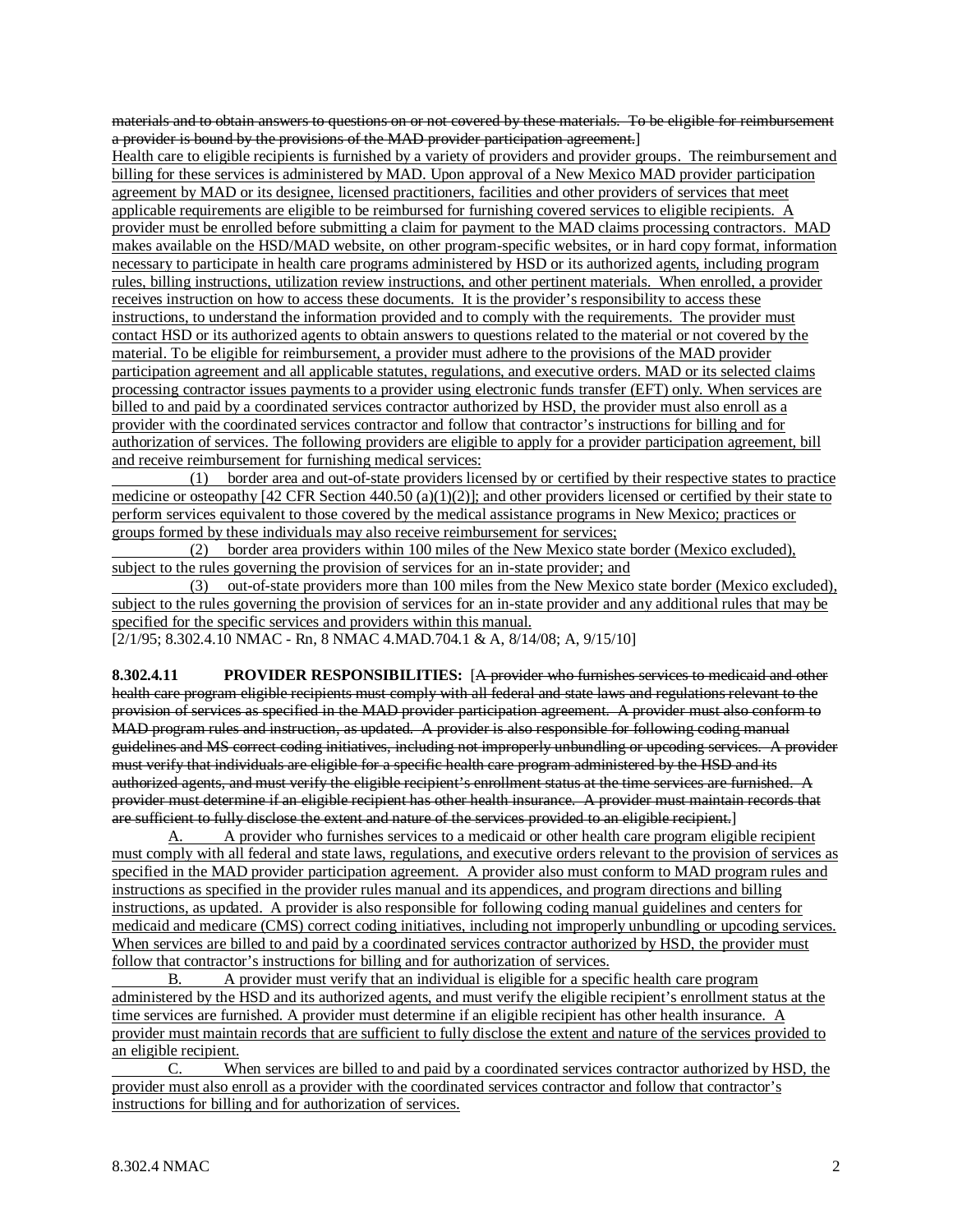#### [2/1/95; 8.302.4.11 NMAC - Rn, 8 NMAC 4.MAD.704.2 & A, 8/14/08; 9/15/10]

**8.302.4.12 COVERED OUT-OF-STATE SERVICES:** MAD covers services and procedures furnished by [out-of-state providers when medically necessary for the diagnosis and treatment of an illness or injury as indicated by the eligible recipient's condition only] a provider located within 100 geographical miles of the New Mexico border, even though the road miles may be greater than 100 miles, to the same extent and using the same coverage rules as for an in-state provider. See 8.302.4.9 NMAC, *Out of State and Border Area Providers*. When it is the general practice for an eligible recipient in a New Mexico locality to access medical services in a location more than 100 geographical miles from the New Mexico border, MAD will treat that out-of-state location as a border area. MAD covers services and procedures furnished by a provider more than 100 geographical miles from the New Mexico border, excluding Mexico, to the extent and using the same coverage rules as for in-state provider when one or more of the following conditions are met.

A. An eligible recipient is out-of-state at the time the services are needed and the delivery of services is of an emergent or urgent nature or if the eligible recipient's health would be endangered by traveling back to New Mexico. Services must be medically necessary to stabilize the eligible recipient's health and prevent significant adverse health effects, including preventable hospitalization. Claims for such services are subject to pre-payment or post-payment reviews to assure the emergent or urgent need [for] or medical necessity of the services.

B. On-going-services provided by a medical assistance program within the state continue to be necessary when the eligible recipient is visiting another state.

 $C$ . Care is medically necessary for eligible recipient foster children placed by the state of New Mexico in out-of-state homes or institutions.] Care is medically necessary for an eligible recipient that is placed by the state of New Mexico in foster care in an out-of-home placement or in an institution. Care is medically necessary for an eligible recipient that was adopted from New Mexico and resides out-of-state. If the agreement with the other state requires that state's medicaid program pay for covered services, MAD will only consider payment when a service is not covered by the other state and the eligible recipient would be eligible for that service if living in New Mexico.

D. Durable medical equipment, medical supplies, prosthetics or orthotics are purchased from out-ofstate vendors.

E. Clinical laboratory tests, radiological interpretations, professional consultations or other services are performed by out-of-state laboratories but do not require the eligible recipient to leave the state.

F. Medical services or procedures considered medically necessary are not available in the state of New Mexico. All services that are not available in New Mexico require prior authorization when provided by an out-of-state provider. An out-of-state service may be limited to the closest provider or an otherwise economically prudent choice of provider capable of rendering the service.

G. Services, such as personal assistance, are needed by an eligible recipient out-of-state if that recipient is eligible to receive services through a medicaid home and community-based services waiver program and is traveling to another state.

[2/1/95; 8.302.4.12 NMAC - Rn, 8 NMAC 4.MAD.704.3 & A, 8/14/08; A, 9/15/10]

**8.302.4.17 REIMBURSEMENT:** Reimbursement to an out-of-state or border area provider is made at the same rate as for an in-state provider except as otherwise stated in the relevant specific providers and services sections of the MAD program rules manual.

[A. The billed charge must be provider's usual and customary charge for the service or procedure. ]

[B. "Usual and customary" charge refers to the amount that the provider charges the general public in the majority of cases for a specific procedure or service.]

A. Upon enrollment, a provider receives instructions on documentation, billing, and claims processing. Reimbursement to a provider for covered services is made at the lesser of the following:

 (1) the billed change which must be the provider's usual and customary charge for service; "usual and customary charge" refers to the amount which the individual provider charges the general public in the majority of cases for a specific procedure or service; or

(2) the MAD fee schedule for the specific service or procedure.

B. A provider agrees to be paid by a MAD managed care organization (MCOs) at an amount mutually-agreed between the provider and the MCO when the provider enters into a contract with an MCO contracted with HSD for the provision of managed care services to the MAD population. If the provider and the MCO are unable to agree to terms or fail to execute an agreement for any reason, the MCO shall be obligated to pay the provider 90 percent of the "applicable reimbursement rate" based on the type of the provider. The "applicable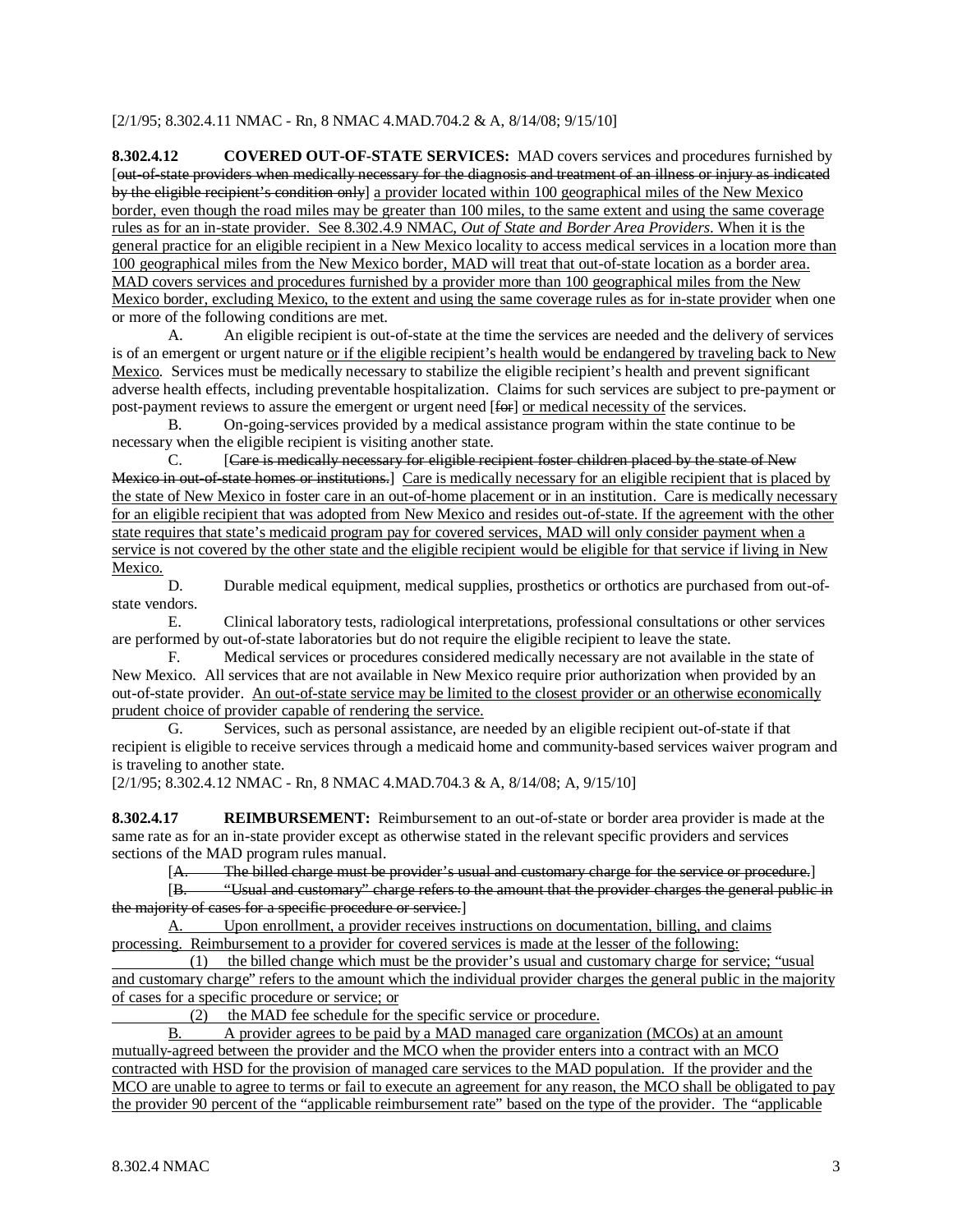reimbursement rate" is defined as the rate paid by HSD to a provider participating in medicaid or other medical assistance programs administered by HSD and excludes disproportionate share hospital and medical education payments.

[2/1/95; 8.302.4.17 NMAC - Rn, 8 NMAC 4.MAD.704.6 & A, 8/14/08; A, 9/15/10]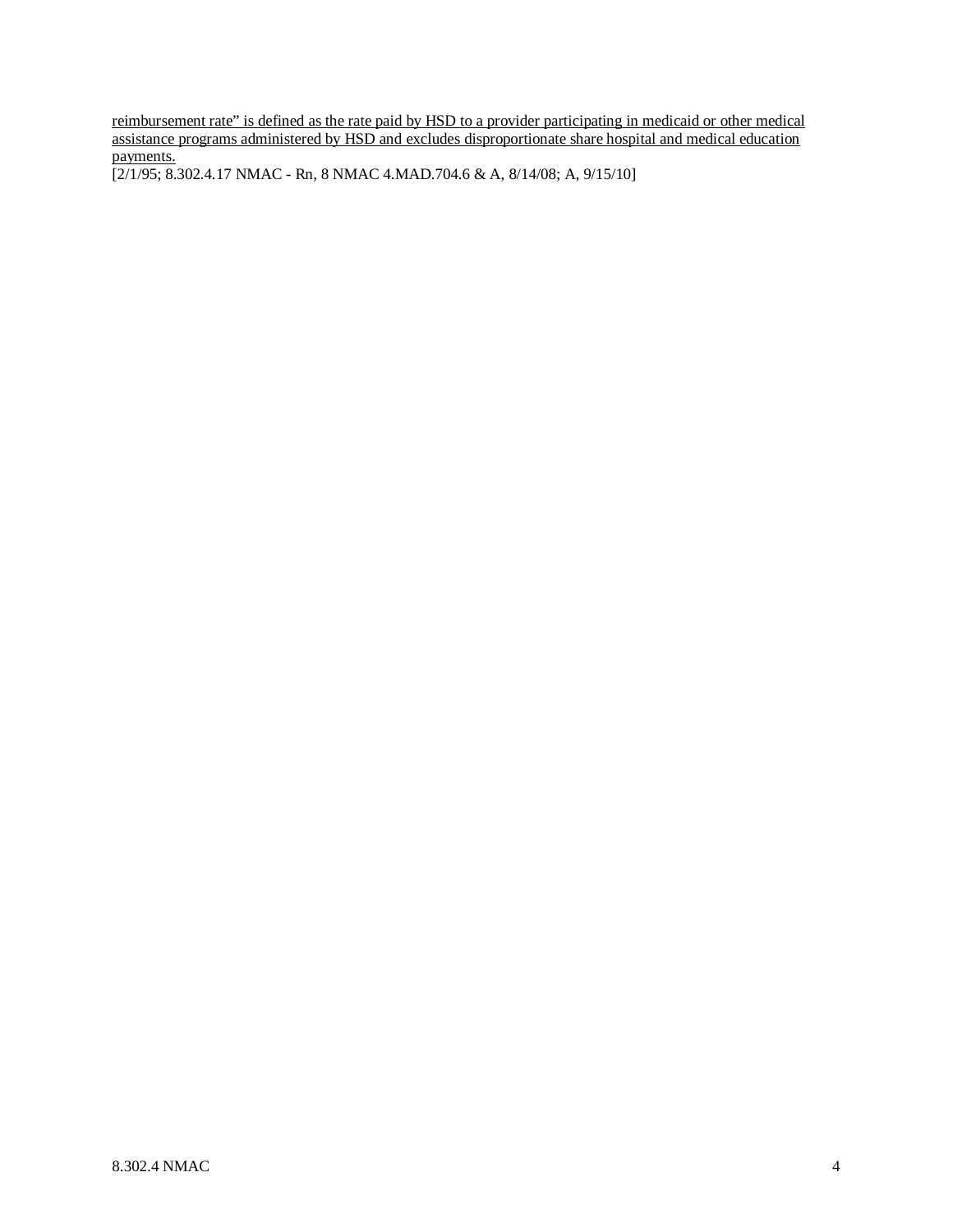#### **TITLE 8 SOCIAL SERVICES CHAPTER 311 HOSPITAL SERVICES PART 2 HOSPITAL SERVICES**

**8.311.2.3 STATUTORY AUTHORITY:** The New Mexico medicaid program and other health care programs are administered pursuant to regulations promulgated by the federal department of health and human services under [<del>Title XIX of</del>] the Social Security Act as amended or by state statute. See NMSA 1978, Section 27-2-12 et seq.

[8.311.2.3 NMAC - Rp/E, 8 NMAC 4.MAD.000.3, 1/1/09; A, 9/15/10]

**8.311.2.6 OBJECTIVE:** The objective of [these rules] this rule is to provide instructions for the service [8.311.2.6 NMAC - Rp/E, 8 NMAC 4.MAD 000.6, 1/1/09; A, 9/15/10] portion of the New Mexico medical assistance programs.

**8.311.2.8 MISSION STATEMENT:** [The mission of the New Mexico medical assistance division (MAD) is to maximize the health status of eligible recipients by furnishing payment for quality health services at levels comparable to private health plans.] To reduce the impact of poverty on people living in New Mexico and to assure [8.311.2.8 NMAC - Rp/E, 8 NMAC 4.MAD 000.8, 1/1/09; A, 9/15/10] low income and disabled individuals in New Mexico equal participation in the life of their communities.

**8.311.2.9 HOSPITAL SERVICES: [**MAD] The New Mexico medical assistance division (MAD) pays for medically necessary health services furnished to eligible recipients. To help New Mexico [MAD] eligible recipients receive necessary services, MAD pays for inpatient, outpatient, and emergency services furnished in general hospital settings.

[8.311.2.9 NMAC – Rp/E, 8 NMAC 4.MAD 721, A, 9/15/10]

**8.311.2.10 ELIGIBLE PROVIDERS [**Upon approval of a New Mexico MAD provider participation agreement by MAD or its designee, licensed practitioners of facilities that meet applicable requirements are eligible to be reimbursed for furnishing covered services to eligible recipients. A provider must be enrolled before submitting a claim for payment to the MAD processing contractor. MAD makes available on the HSD/MAD website, on other program-specific websites, or in hard copy format, information necessary to participate in health care programs administered by HSD or its authorized agents, including program rules, billing instruction, utilization review instructions, and other pertinent materials. When enrolled, a provider receives instruction on how to access these documents. It is the provider's responsibility to access these instructions or ask for paper copies to be provided, to understand the information provided and to comply with the requirements. The provider must contact HSD or its authorized agents to request hard copies of any program rules manuals, billing and utilization review instructions and other pertinent material, and to obtain answers to questions found in the material or not covered by the material. To be eligible for reimbursement, a provider must adhere to the provisions of the MAD provider participation agreement and all applicable statutes, regulations, and executive orders.] Health care to eligible recipients is furnished by a variety of providers and provider groups. The reimbursement and billing for these services is administered by MAD. Upon approval of a New Mexico MAD provider participation agreement by MAD or its designee, licensed practitioners, facilities and other providers of services that meet applicable requirements are eligible to be reimbursed for furnishing covered services to eligible recipients. A provider must be enrolled before submitting a claim for payment to the MAD claims processing contractors. MAD makes available on the HSD/MAD website, on other program-specific websites, or in hard copy format, information necessary to participate in health care programs administered by HSD or its authorized agents, including program rules, billing instructions, utilization review instructions, and other pertinent materials. When enrolled, a provider receives instruction on how to access these documents. It is the provider's responsibility to access these instructions, to understand the information provided and to comply with the requirements. The provider must contact HSD or its authorized agents to obtain answers to questions related to the material or not covered by the material. To be eligible for reimbursement, a provider must adhere to the provisions of the MAD provider participation agreement and all applicable statutes, regulations, and executive orders. MAD or its selected claims processing contractor issues payments to a provider using electronic funds transfer (EFT) only. When services are billed to and paid by a coordinated services contractor authorized by HSD, the provider must also enroll as a provider with the coordinated services contractor and follow that contractor's instructions for billing and for authorization of services. Eligible providers include: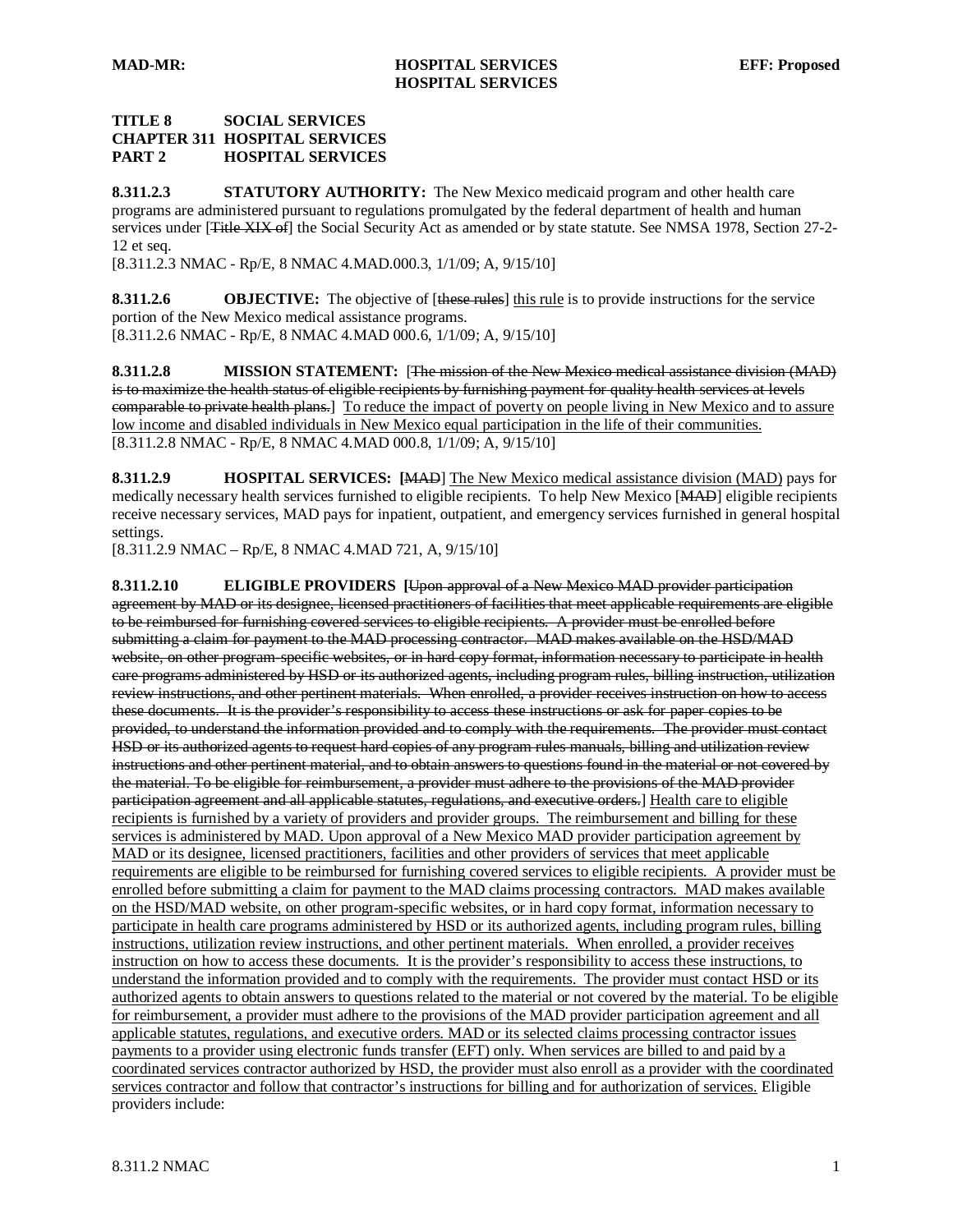A. a general acute care hospital, rehabilitation, extended care or other specialty hospital

(1) licensed by the New Mexico department of health (DOH), and

 (2) participating in the Title XVIII (medicare) program or accredited by the joint commission (previously known as JCAHO accreditation);

B. a rehabilitation inpatient unit or a psychiatric unit in an inpatient hospital (referred to as a prospective payment system exempt unit (PPS-exempt));

C. a free-standing psychiatric hospital may be reimbursed for providing inpatient and outpatient services to an eligible recipient under 21 years of age; see [*MAD-742.1]* 8.321.2 NMAC *, Inpatient Psychiatric Services in Free-Standing Hospital;.*

D. a border area and out-of-state hospital is eligible to be reimbursed by MAD if its licensure and certification to participate in its state medicaid or medicare program is accepted in lieu of licensing and certification by MAD; and.

E. a hospital certified only for emergency services is reimbursed for furnishing inpatient and outpatient emergency services for the period during which the emergency exists. [8.311.2.10 NMAC - Rp/E, 8 NMAC 4.MAD 721.1, 1/1/09; A, 9/15/10]

#### 8.311.2.11 **PROVIDER RESPONSIBILITIES:**

A. A provider who furnishes services to [a MAD] an eligible recipient must comply with all federal and state laws, regulations and executive orders relevant to the provision of services as specified in the MAD provider participation agreement. A provider also must conform to MAD program rules and instructions as specified in the provider rules manual and its appendices, as well as current program directions and billing instructions, as updated. A provider is also responsible for following coding manual guidelines and CMS correct coding initiatives, including not improperly unbundling or upcoding services. When services are billed to and paid by a coordinated services contractor authorized by HSD, the provider must follow that contractor's instructions for billing and for authorization of services.

B. A provider must verify that an individual is eligible for a specific health care program administered by the HSD and its authorized agents, and must verify the eligible recipient's enrollment status at the time services are furnished. A provider must determine if an eligible recipient has other health insurance. A provider must maintain records that are sufficient to fully disclose the extent and nature of the services provided to an eligible recipient. See 8.302.1 NMAC, *General Provider Policies*.

C. A provider agrees to be paid by the MAD managed care organizations (MCOs) at any amount mutually-agreed between the provider and MCOs when the provider enters into contracts with MCOs contracting with HSD for the provision of managed care services to the MAD population.

 (1) If the provider and the MCOs are unable to agree to terms or fail to execute an agreement for any reason, the MCOs shall be obligated to pay, and the provider [one-hundred percent (100%)] shall accept, 90 percent of the "applicable reimbursement rate" based on the provider type.

 (2) The "applicable reimbursement rate" is defined as the rate paid by HSD to the provider participating in medicaid or other medical assistance programs administered by HSD and excludes disproportionate share hospital and medical education payments.

D. When services are billed to and paid by a coordinated services contractor authorized by HSD, the provider must also enroll as a provider with the coordinated services contractor and follow that contractor's instructions for billing and for authorization of services.

[8.311.2.11 NMAC - Rp/E, 8 NMAC 4.MAD.721.2, 1/1/09; A, 9/15/10]

8.311.2.12 **COVERED SERVICES** MAD covers inpatient and outpatient hospital, and emergency services which are medically necessary for the diagnosis, the treatment of an illness or injury or as required by the condition of the eligible recipient. MAD covers items or services ordinarily furnished by a hospital for the care and treatment of an eligible recipient. These items or services must be furnished under the direction of [a] an enrolled MAD physician, podiatrist, or dentist with staff privileges in a hospital which is an enrolled MAD provider. Services must be furnished within the scope and practice of the profession as defined by state laws and in accordance with applicable federal and state and local laws and regulations.

[8.311.2.12 NMAC - Rp/E, 8 NMAC 4.MAD 721.3, 1/1/09; A, 9/15/10]

8.311.2.14 **INPATIENT SERVICES:** MAD coverage of some inpatient services may be conditional or limited.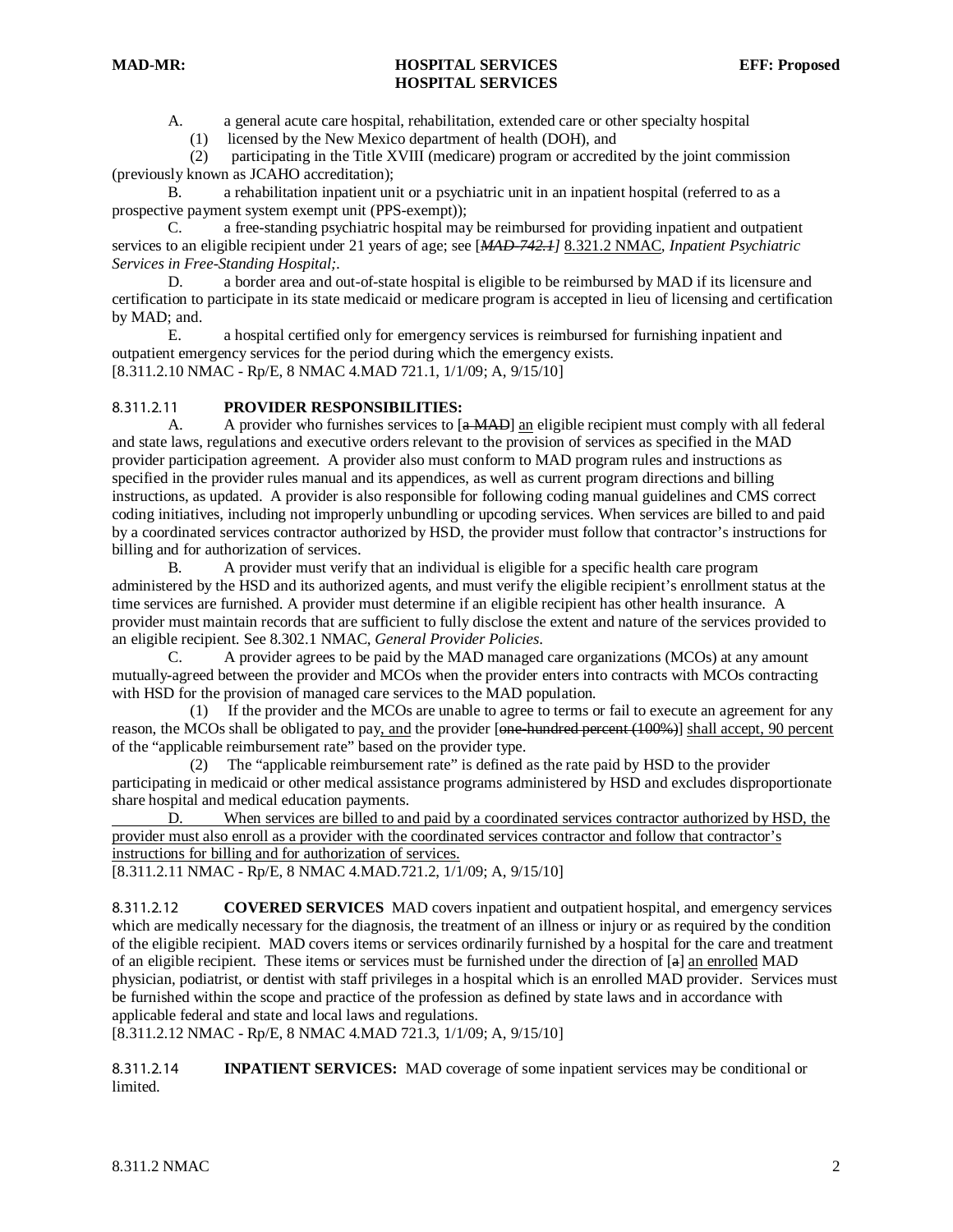A. **Medically warranted days** A general hospital is not reimbursed for days of acute level inpatient services furnished to an eligible recipient as a result of difficulty in securing alternative placement. A lack of nursing facility placement is not sufficient grounds for continued acute-level hospital care.

#### B. **Awaiting placement days:**

 (1) When the MAD utilization review (UR) contractor determines that an eligible recipient no longer meets the care criteria in a rehabilitation, extended care or other specialty hospital or PPS exempt rehabilitation hospital but requires a nursing facility level of care which may not be immediately located, those days during which the eligible recipient is awaiting placement in a lower level of care facility are termed "awaiting placement days". Payment to the hospital for awaiting placement days is made at the weighted average rate paid by MAD for the level of nursing facility services required by the eligible recipient (high NF or low NF).

 (2) When the MAD UR contractor determines that a recipient under 21 years of age no longer meets acute care criteria and it is verified that an appropriate reviewing authority has made a determination that the eligible recipient requires a residential level of care which may not be immediately located, those days during which the eligible recipient is awaiting placement to the lower level of care are termed "awaiting placement days". MAD does not cover residential care for individuals over 21 years of age.

 (3) Payment to the hospital for awaiting placement days is made at the weighted average rate paid by MAD for residential services that may have different levels of classification based on the medical necessity for the placement of the eligible recipient. See 8.302.5 NMAC, [*MAD Billing Instructions*] *Prior Authorization and Utilization Review .* A separate claim form must be submitted for awaiting placement days.

 (4) MAD does not pay for any ancillary services for "awaiting placement days". The rate paid is considered all inclusive. Medically necessary physician visits, or, in the case of the eligible recipient under twentyone (21) years of age requiring residential services, licensed Ph.D. psychologist visits, are not included in this limitations.

C. **Private rooms:** A hospital is not reimbursed for the additional cost of a private room unless the private room is medically necessary to protect the health of the eligible recipient or others.

D. **Services performed in an outpatient setting:** MAD covers certain procedures performed in an office, clinic, or as an outpatient institutional service which are alternatives to hospitalization. Generally, these procedures are those for which an overnight stay in a hospital is seldom necessary.

 (1) An eligible recipient may be hospitalized if there is an existing medical condition which predisposes the eligible recipient to complications even with minor procedures.

 (2) All claims for one- or two-day stays for hospitalization are subject to pre-payment or postpayment review.

E. **Observation stay:** If a physician orders an eligible recipient to remain in the hospital for less than twenty-four (24) hours, the stay is not covered as inpatient admission, but is classified as an observation stay. An observation stay is considered an outpatient service.

(1) The following are exemptions to the general observation stay definition:

(a) the eligible recipient dies;

 (b) documentation in medical records indicates that the eligible recipient left against medical advice or was removed from the facility by his legal guardian against medical advice;

 (c) an eligible recipient is transferred to another facility to obtain necessary medical care unavailable at the transferring facility; or

(d) an inpatient admission results in delivery of a child.

 (2) MAD or its designee determines whether an eligible recipient's admission falls into one of the exempt categories or considers it to be a one-or two- day stay.

 (a) If an admission is considered an observation stay, the admitting hospital is notified that the services are not covered as an inpatient admission.

 (b) A hospital must bill these services as outpatient observation services. However, outpatient observation services must be medically necessary and must not involve premature discharge of an eligible recipient in an unstable medical condition.

 (3) The hospital or attending physician can request a re-review and reconsideration of the observation stay decision. See MAD 953*, Reconsideration of Utilization Review Decisions.*

 (4) The observation stay review does not replace the review of one- and two-day stays for medical necessity.

(5) MAD does not cover medically unnecessary admissions, regardless of length of stay.

F. **Review of hospital admissions:** All cases requiring a medical peer review decision on appropriate use of hospital resources, quality of care or appropriateness of admission, transfer into a different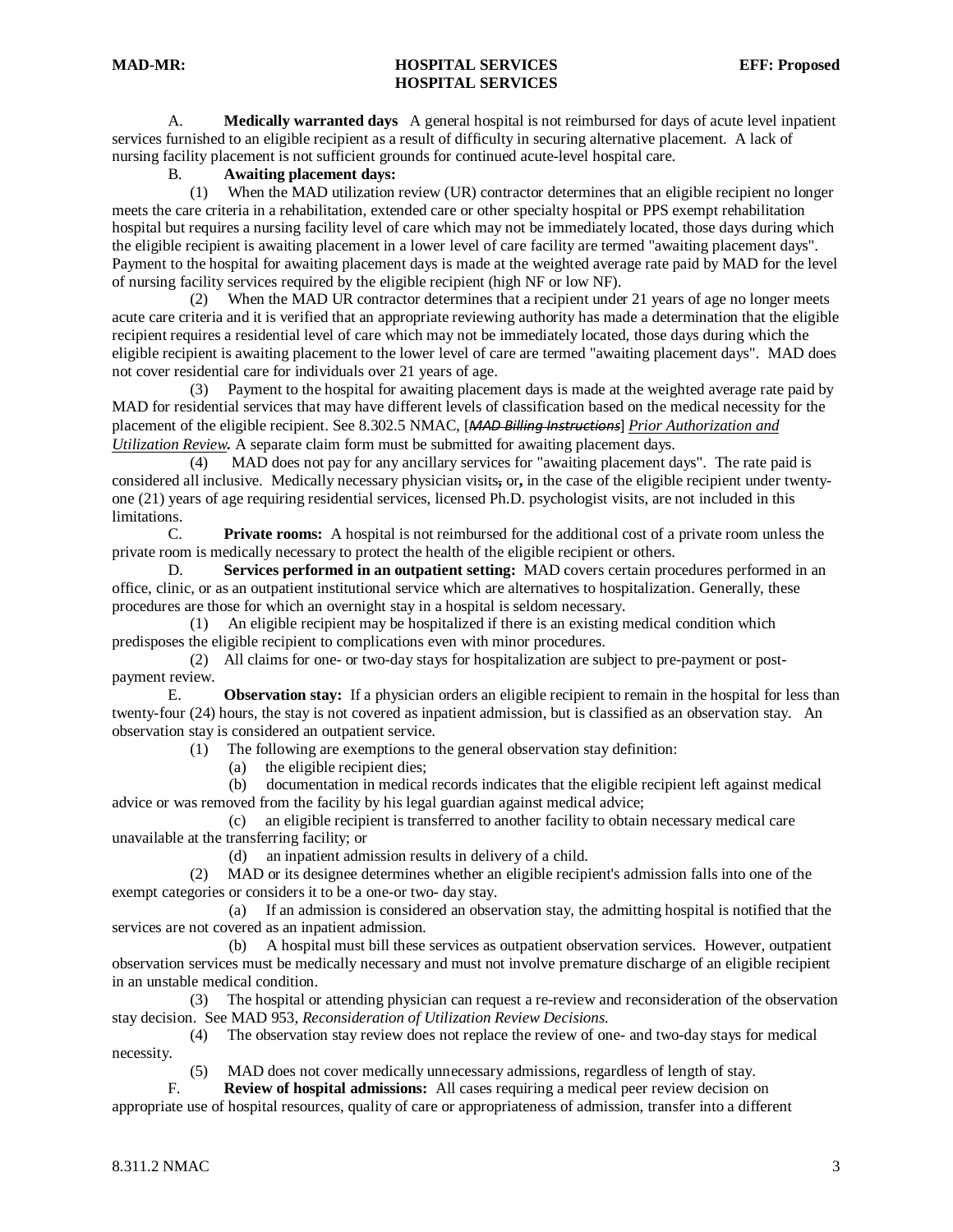hospital, and readmission are reviewed by MAD or its designee. MAD or its designee performs a medical review to verify the following:

(1) admission to acute care hospital is medically necessary;

 (2) all hospital services and surgical procedures furnished are appropriate to the eligible recipient's condition and are reasonable and necessary to the care of the eligible recipient;

 (3) patterns of inappropriate admissions and transfers from one hospital to another are identified and are corrected; hospitals are not reimbursed for inappropriate admissions or transfers; and

 (4) the method of payment and its application by a hospital does not jeopardize the quality of medical care.

G. **Non-covered services:** MAD does not cover the following specific inpatient benefits:

 (1) a hospital service which is not considered medically necessary by MAD or its designee for the condition of the eligible recipient;

 (2) a hospital service that requires prior authorization for which the approval was not requested except in cases with extenuating circumstances as granted by MAD or its designee;

 (3) a hospital service which is furnished to an individual who was not eligible for MAD services on the date of service;

 (4) an experimental or investigational procedure, technology or therapy and the service related to it, including hospitalization, anesthesiology, laboratory tests, and imaging services; see MAD-765*, Experimental or Investigational Procedures or Therapies*;

(5) a drug classified as "ineffective" by the federal food and drug administration;

(6) private duty or incremental nursing services;

(7) laboratory specimen handling or mailing charges; and

 (8) formal educational or vocational training services which relate to traditional academic subjects or training for employment.

H. **Covered services in hospitals certified for emergency services-only:** Certain inpatient and outpatient services may be furnished by a hospital certified to participate in the Title XVIII (medicare) program as an emergency hospital. MAD reimburses a provider only for treatment of conditions considered to be medical or surgical emergencies. "Emergency" is defined as a condition which develops unexpectedly and needs immediate medical attention to prevent the death or serious health impairment of the eligible recipient which necessitates the use of the most accessible hospital equipped to furnish emergency services.

 (1) MAD covers the full range of inpatient and outpatient services furnished to an eligible recipient in an emergency situation in a hospital which is certified for emergency services-only.

 (2) MAD reimbursement for emergency services furnished in a hospital certified for an emergency services**-** only is made for the period during which the emergency exists.

 (a) Documentation of the eligible recipient's condition, the physician's statement that emergency services were necessary, and the date when, in the physician's judgment, the emergency ceased, must be attached to the claim form.

 (b) An emergency no longer exists when it becomes safe from a medical standpoint to move the eligible recipient to a certified inpatient hospital or to discharge the eligible recipient.

 (c) Reimbursement for services in an emergency hospital is made at a percentage of reasonable charges as determined by HSD. No retroactive adjustments are made.

**Patient self determination act:** An adult eligible recipient must be informed of his right to make health decisions, including the right to accept or refuse medical treatment, as specified in the Patient Self-Determination Act. See 8.302.1 NMAC*, General Provider Policies*.

J. **Psychiatric services furnished to an eligible recipient under 21 years of age in PPS-exempt units of acute care hospitals:** Services furnished to  $\left[\frac{a \text{ MAD}}{a}\right]$  an eligible recipient must be under the direction of a physician. In the case of psychiatric services furnished to an eligible recipient under 21 years of age, these services must be furnished under the direction of board eligible/board certified psychiatrist, or a licensed psychologist working in collaboration with a similarly qualified psychiatrist. The psychiatrist must conduct an evaluation of the eligible recipient, in person, within 24 hours of admission. In the case of an eligible recipient under 12 years of age, the psychiatrist must be board eligible/board certified in child or adolescent psychiatry. The requirement for the specified psychiatrist for an eligible recipient under age 12 and under 21 years of age may be waived when all of the following conditions are met:

 (1) the need for admission is urgent or emergent, and transfer or referral to another provider poses an unacceptable risk for adverse patient outcomes; and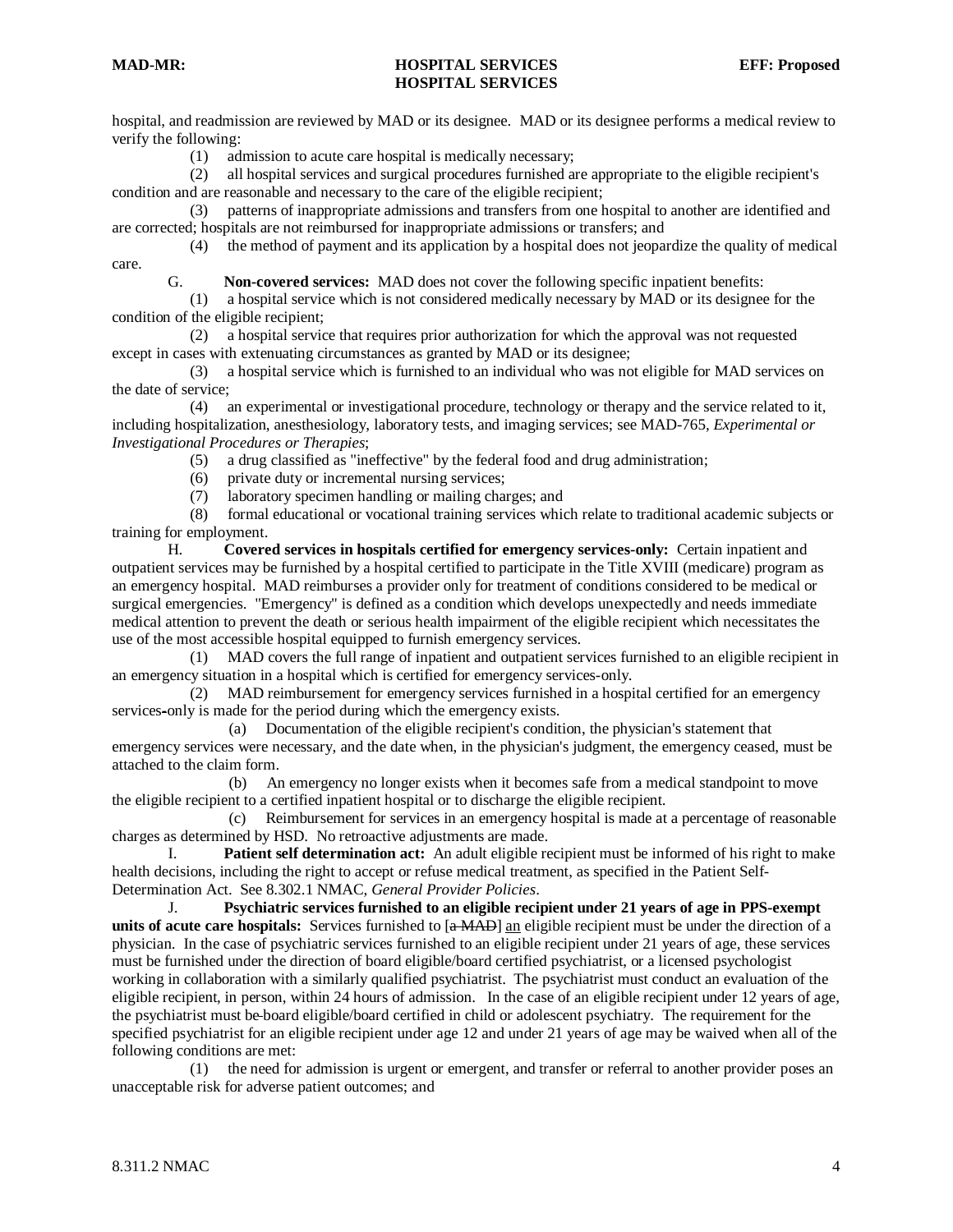(2) at the time of admission, a board eligible/board certified psychiatrist, or in the case of an eligible recipient under 12 years of age, a child psychiatrist is not accessible in the community in which the facility is located; and

 (3) another facility which is able to furnish a board eligible/board certified psychiatrist, or in the case of an eligible recipient under 12 years of age, a child psychiatrist, is not available or accessible in the community; and

 (4) the admission is for stabilization only and transfer arrangements to the care of a board eligible/ board certified psychiatrist, or in the case of an eligible recipient under 12 years of age, a child psychiatrist is made as soon as possible with the understanding that if the eligible recipient needs to transfer to another facility, the actual transfer will occur as soon as the eligible recipient is stable for transfer, in accordance with professional standards.

K. **Reimbursement for inpatient services**: MAD reimburses for inpatient hospital services using different methodologies. See 8.311.3 NMAC, *Methods and Standards for Establishing Payment Rates – Inpatient Hospital Services.*

 (1) all services or supplies furnished during the hospital stay are reimbursed by the hospital payment amount and no other provider may bill for services or supplies; an exception to this general rule applies to durable medical equipment delivered for discharge and ambulance transportation.

 (2) A physician's services are not reimbursed to a hospital under Hospital Services regulations, but may be payable as a professional component of a service. See 8.310.2 NMAC, *Medical Services Providers*, for information on the professional component of services.

 (3) Transportation services are billed as part of a hospital claim if the hospital is DRG reimbursed and transportation is necessary during the inpatient stay.

 (a) Transportation is included in a DRG payment when an eligible recipient is transported to a different facility for procedure(s) not available at the hospital where the eligible recipient is a patient.

 (b) Exceptions are considered for air ambulance services operated by a facility when air transportation constitutes an integral part of the medical services furnished by the facility. See 8.324.7 NMAC, *Transportation Services.*

L. **Reimbursement limitations for capital costs** Reimbursement for capital costs follows the guidelines set forth in HIM-15. See P.L. 97-248 (TEFRA). In addition, MAD applies the following restrictions for new construction:

 (1) The total basis of depreciable assets does not exceed the median cost of constructing a hospital as listed in an index acceptable to MAD, adjusted for New Mexico costs and for inflation in the construction industry from the date of publication to the date the provider is expected to become a MAD provider.

(2) The cost of construction is expected to include only the cost of buildings and fixed equipment.

 (3) A reasonable value of land and major movable equipment is added to obtain the value of the entire facility.

[8.311.2.14 NMAC – Rp/E, 8 NMAC 4.MAD 721.5, 1/1/09; A, 9/15/10]

8.311.2.15 **OUTPATIENT SERVICES:** MAD covers outpatient services which are medically necessary for prevention, diagnosis or rehabilitation as indicated by the condition of an eligible recipient. Services must be furnished within the scope and practice of a professional provider as defined by state laws and regulations.

A. **Outpatient covered services:** Covered hospital outpatient care includes the use of minor surgery or cast rooms, intravenous infusions, catheter changes, first aid care of injuries, laboratory and radiology services, and diagnostic and therapeutic radiation, including radioactive isotopes. A partial hospitalization program in a general hospital psychiatric unit is considered under outpatient services. See 8.321.5 NMAC, *Outpatient Psychiatric Services and Partial Hospitalization*.

B. **Outpatient noncovered services** MAD does not cover the following specific outpatient benefits:

 (1) outpatient hospital services not considered medically necessary for the condition of the eligible recipient;

 (2) outpatient hospital services that require prior approval for which the approval was not requested except in cases with extenuating circumstances as granted by MAD or its designee;

 (3) outpatient hospital services furnished to an individual who was not eligible for MAD services on the date of service;

 (4) experimental or investigational procedures, technologies or therapies and the services related to them, including hospitalization, anesthesiology, laboratory tests, and imaging services; see 8.325.6 NMAC, *Experimental or Investigational Procedures or Therapies*;

(5) drugs classified as "ineffective" by the federal food and drug administration;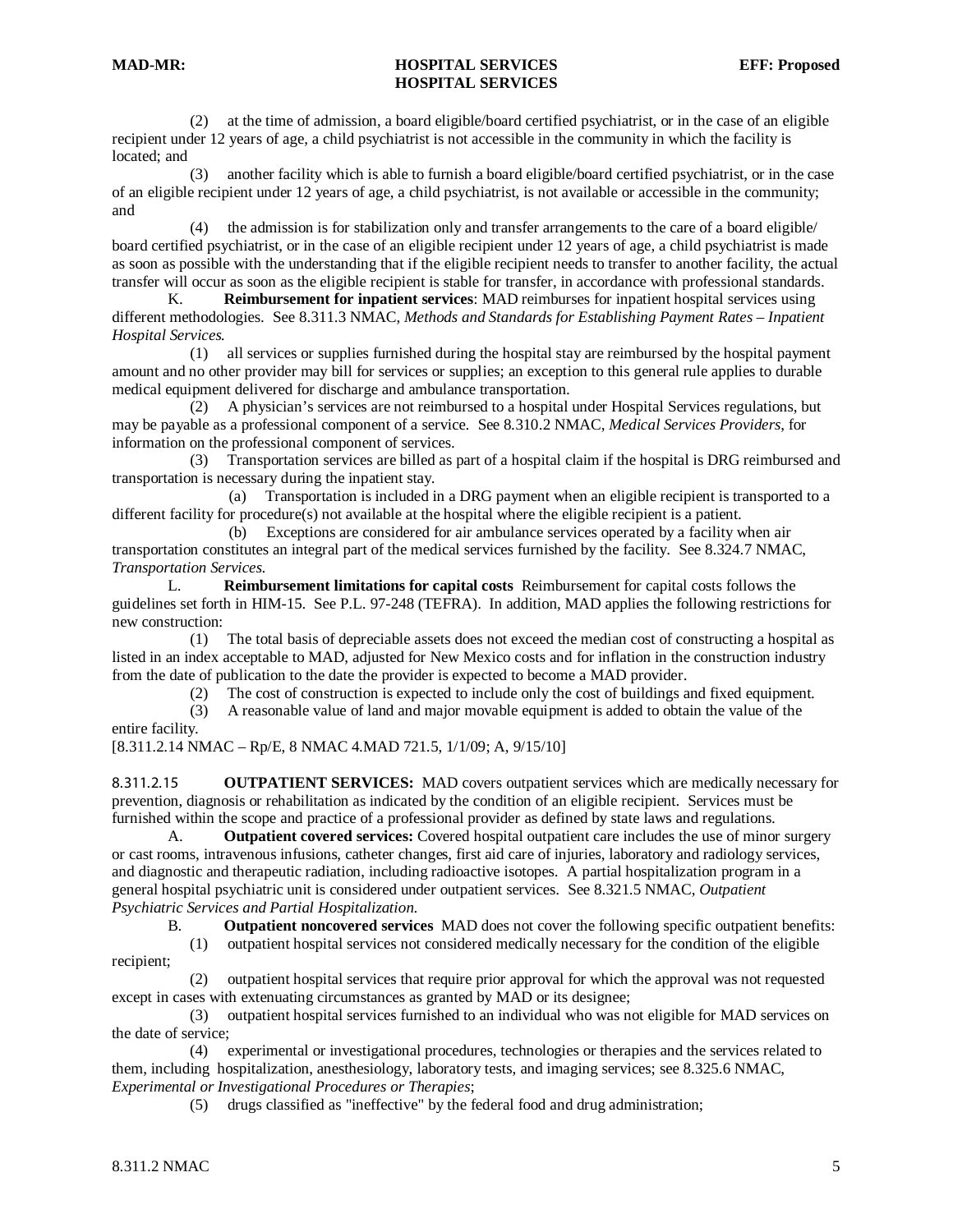(6) laboratory specimen handling or mailing charges; and

 (7) formal educational or vocational services which relate to traditional academic subjects or training for employment;

C. A provider agrees to be paid by the MAD managed care organizations (MCOs) at any amount mutually-agreed upon between the provider and MCOs when the provider enters into contracts with MCOs contracting with HSD for the provision of managed care services to the MAD population.

 (1) If the provider and the MCOs are unable to agree to terms or fail to execute an agreement for any reason, the MCOs shall be obligated to pay, and the provider shall accept, 90 percent of the "applicable reimbursement rate" based on the provider type; and

 (2) The "applicable reimbursement rate" is defined as the rate paid by HSD to the provider participating in Medicaid or other medical assistance programs administered by HSD and excludes disproportionate share hospital and medical education payments.

C. **Prior authorization:** Certain procedures or services performed in outpatient settings can require prior approval from MAD or its designee. Outpatient physical, occupational, and speech therapies services require prior authorization. A provider agrees to be paid by the MAD managed care organizations (MCOs) at any amount mutually-agreed upon between the provider and MCOs when the provider enters into contracts with MCOs contracting with HSD for the provision of managed care services to the MAD population.

 (1) If the provider and the MCOs are unable to agree to terms or fail to execute an agreement for any reason, the MCOs shall be obligated to pay, and the provider shall accept, 90 percent of the "applicable reimbursement rate" based on the provider type; and

 (2) The "applicable reimbursement rate" is defined as the rate paid by HSD to the provider participating in medicaid or other medical assistance programs administered by HSD and excludes disproportionate share hospital , medical education payments, and final cost settlement adjustments to interim rates.

D. **Reimbursement for outpatient services** [ Effective January 1, 2009,] Effective September 1, 2010, outpatient hospital services are reimbursed using outpatient prospective payment system (OPPS) rates.

(1) Reimbursement for laboratory services, [and] radiology services, and drug items will not exceed maximum levels established by MAD. Hospitals which purchase drugs items at 340-B prices may not bill for more than their 340-B cost.

 $\begin{bmatrix} 1 & 1 \\ 1 & 1 \end{bmatrix}$ (2) Reimbursement for oral medications dispensed in a hospital outpatient setting is limited to usual charges up to a maximum of two dollars per visit per eligible recipient.

 $(3)$  (2) Services or supplies furnished by a provider under contract or through referral must meet the contract services requirements and be reimbursed based on approved methods. See 8.302.2 NMAC, *Billing For Medicaid Services.*

 $\begin{bmatrix} 1 & 1 \\ 1 & 1 \end{bmatrix}$ (4)] (3) [For MAD fee-for-service (FFS) contracted providers only, when applicable due to federal requirements, the OPPS rates will be implemented following approval of the New Mexico state plan by the centers for medicare and medicaid services (CMS). Until implemented, reimbursement for a MAD fee-for-service provider will be made using the medicare allowable cost method, reducing medicare allowable costs by three percent (3%). The interim rate of payment is established by MAD.] For services not reimbursed using the outpatient prospective [8.311.2.15 NMAC - Rp/E, 8 NMAC 4.MAD 721.6, 1/1/09; A, 9/15/10] payment system (OPPS) methodology or fee schedule, reimbursement for a MAD fee-for-service provider will be made using the medicare allowable cost method, reducing medicare allowable costs by three percent. An interim rate of payment is established by MAD. A rate of payment for providers not subject to the cost settle process is also established by MAD. Both rates are established after considering available cost to charge ratios, payment levels made by other payers and MAD payment levels for services of similar cost, complexity and duration.

8.311.2.16 **EMERGENCY ROOM SERVICES:** MAD covers emergency room services which are medically necessary for the *diagnosis and* treatment of medical or surgical emergencies to an eligible recipient and which are within the scope of the MAD program.

A. **Covered emergency services:** [ A medical or surgical emergency is defined as a condition which develops unexpectedly and requires immediate medical attention to prevent death or serious impairment to the health of an eligible recipient.] An emergency condition is a medical or behavioral health condition manifesting itself by acute symptoms of sufficient severity (including severe pain) such that a prudent layperson, who possesses an average knowledge of health and medicine could reasonably expect the absence of immediate medical attention to result in placing the health of the individual (or with respect to a pregnant woman, the health of the woman or her unborn child) in serious jeopardy, serious impairment to body function or serious dysfunction of any bodily organ or part.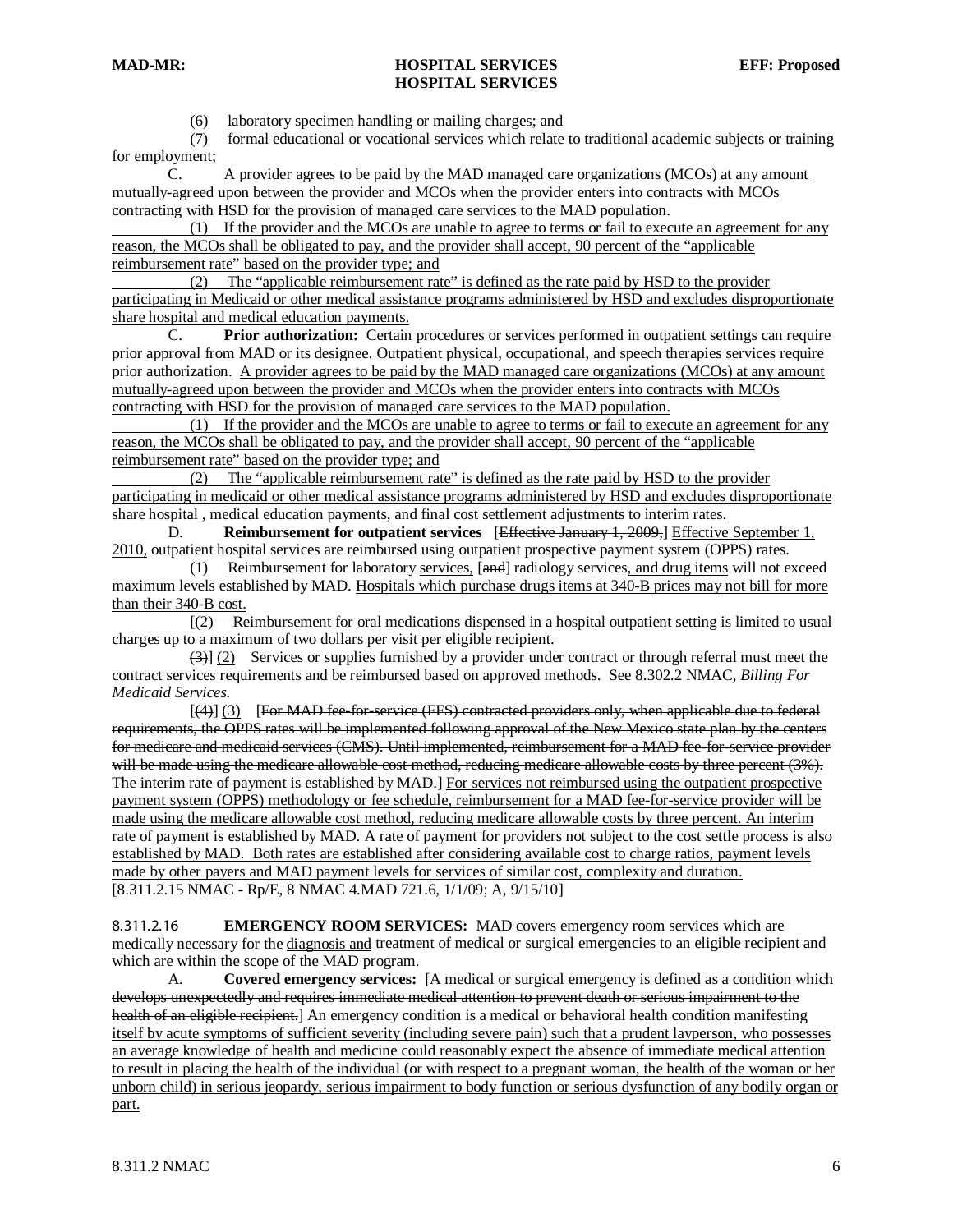B. **Retrospective review:** An emergency room service may be subject to prepayment or postpayment review. [verifying whether or not the circumstances warranted emergency room service. If it is determined that an emergency service was furnished in a non-emergency situation, the emergency room charge may be denied.

(1) The eligible recipient or their personal representative is responsible for payment of a denied emergency room charge and may be billed directly by the provider.]

(2) The use of an ancillary service is reviewed and paid if medically appropriate for the condition treated, even though the condition was not an emergency. An ancillary service which is denied as not medically appropriate may not be billed to the eligible recipient or their personal representative.] A provider, including an enrolled provider, a non-enrolled provider, a managed care organization provider, or an out of network provider cannot bill an eligible recipient for emergency room services including diagnostic and ancillary services which have been denied due to lack of medical necessity or lack of being an emergency except as specifically allowed by 8.302.2 NMAC, *Billing for Medicaid Services*. When an eligible recipient has identified himself or herself to a provider as a Medicaid eligible recipient and is enrolled in a managed care organization, the provider of services must accept and adhere to the provisions of 42 CRF 438 Subpart C Enrollee Rights and Protections which state the administrative and payment responsibilities of a managed care organization and limit the financial responsibilities that can be passed on to an eligible recipient. Payment may be limited to medically necessary diagnostic and treatment services to sufficiently assess the recipient's condition and need for emergency services, the duration of a condition, and available alternatives to emergency room services.

C. **Prior authorization:** Some services or procedures performed in an emergency room setting need prior approval from MAD or its designee. Procedures that require prior approval in non-emergency settings also require prior approval in emergency settings.

D. **Noncovered emergency services:** MAD does not cover the following specific emergency services:

(1) [emergency] diagnostic and ancillary services which are not considered medically necessary as emergency services;

 (2) emergency services furnished to individuals who were not eligible for MAD services on the date of service;

 (3) experimental or investigational procedures, technologies or therapies and the services related to them, including hospitalization, anesthesiology, laboratory tests and imaging services; see 8.325.6 NMAC, *Experimental or Investigational Procedures or Therapies*;

- (4) drugs classified as "ineffective" by the federal food and drug administration; and
- (5) laboratory specimen handling or mailing charges.<br>E. **Reimbursement for emergency room service:**  $\angle$

**Reimbursement for emergency room service:** An emergency service furnished by an eligible provider is reimbursed [at the outpatient rate] as outpatient hospital services. See Section D of 8.311.2 NMAC, *Reimbursement for Outpatient Services*.

 (1) An emergency room service furnished in a DRG- reimbursed hospital in conjunction with an inpatient admission is included with the charges for inpatient care. In this case, a payment for an emergency room service is included in the DRG rate.

 (2) A physician's service furnished in an emergency room is not reimbursed to a hospital but may be paid as a professional component of a service. See 8.310.2 NMAC, *Medical Services Providers*.

 (3) A service furnished in an urgent care center of a hospital which does not meet the definition of an emergency, may not be submitted as an emergency room service.

[8.311.2.16 NMAC – Rp/E, 8 NMAC 4.MAD 721.7, 1/1/09; A, 9/15/10]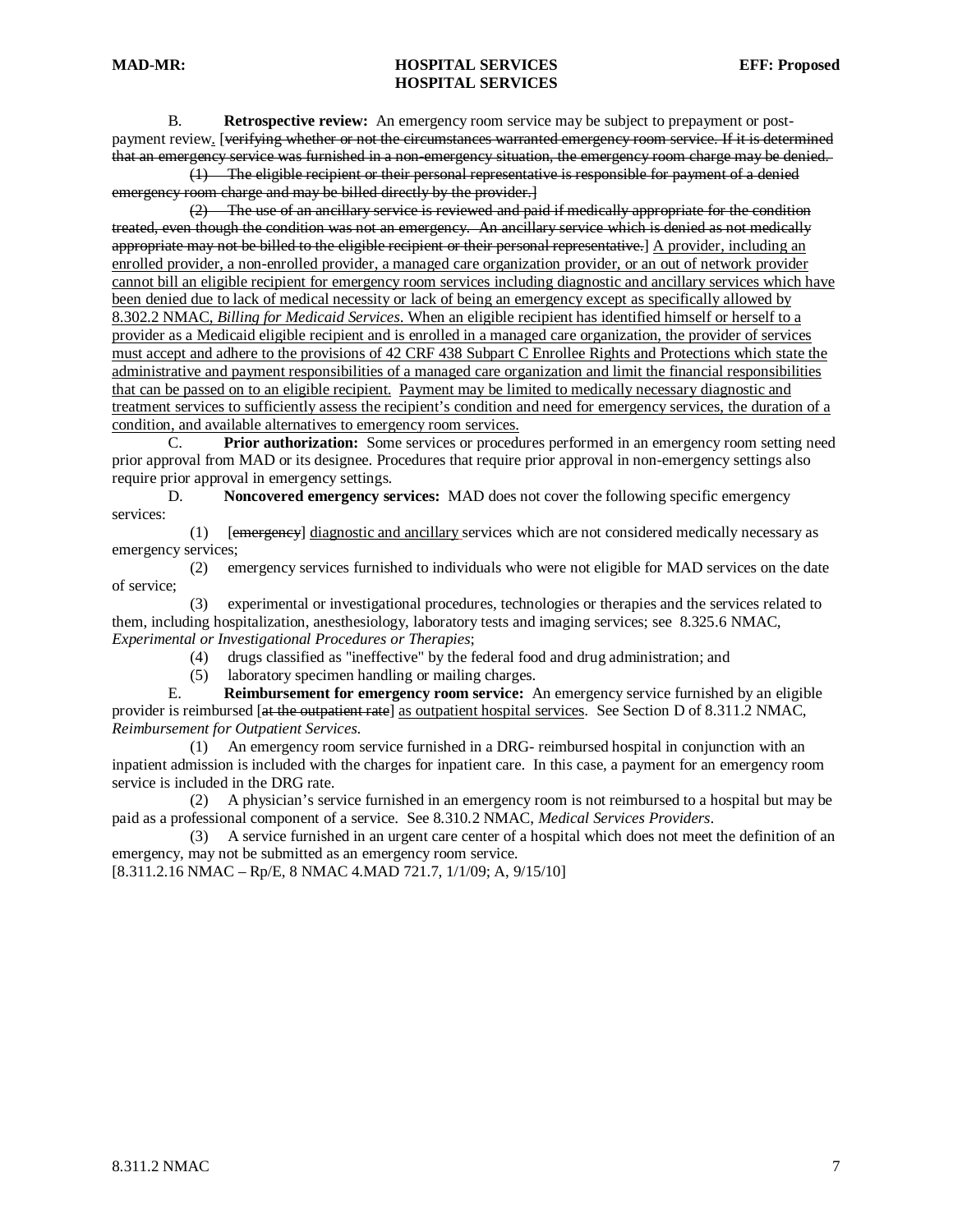#### **TITLE 8 SOCIAL SERVICES**

#### **CHAPTER 321 ENHANCED EPSDT – RESIDENTIAL SERVICES**

**PART 2 INPATIENT PSYCHIATRIC CARE IN FREESTANDING PSYCHIATRIC HOSPITALS**

**8.321.2.3 STATUTORY AUTHORITY:** The New Mexico medicaid program [is] and other health care programs are administered pursuant to regulations promulgated by the federal department of health and human services under [Title XIX of] the Social Security Act as amended <del>, or other state statute.</del>] or by state statute. See NMSA 1978, Sections 27-2-12 et seq. [<del>(Repl. Pamp. 1991)</del>] (2006). [8.321.2.3 NMAC - Rp, 8 NMAC 4.MAD.000.3, A, 9-15-10]

**8.321.2.5 EFFECTIVE DATE:** February 1, 1995, unless a later date is cited at the end of a section. [8.321.2.5 NMAC - Rp, 8 NMAC 4.MAD.000.5; A, 9-15-10]

**8.321.2.6 OBJECTIVE:** The objective of [these rules] this rule is to provide instruction for the service [8.321.2.6 NMAC - Rp, 8 NMAC 4.MAD.000.6; A, 9-15-10] portion of the New Mexico medical assistance programs.

**8.321.2.8 MISSION STATEMENT:** [The mission of the New Mexico medical assistance division (MAD) of HSD is to maximize the health status of eligible recipients by furnishing payment for quality health services at levels comparable to private health plans.] To reduce the impact of poverty on people living in New Mexico and to [8.321.2.8 NMAC - Rp, 8 NMAC 4.MAD.002; A, 9-15-10] assure low income and disabled individuals in New Mexico equal participation in the lives of their communities.

**8.321.2.9 INPATIENT PSYCHIATRIC CARE IN FREESTANDING PSYCHIATRIC HOSPITALS:** [The New Mexico medicaid program (medicaid)] MAD pays for medically necessary health services furnished to eligible recipients. To help recipients under  $[\frac{t_{\text{wenty-one}}(21)] 21}$  years of age receive necessary mental health services, [the New Mexico] medical assistance division (MAD) pays for inpatient psychiatric care furnished in freestanding psychiatric hospitals, as part of early and periodic screening, diagnosis and treatment (EPSDT) services [42 CFR Section 441.57]. If the eligible recipient is receiving services immediately before he or she reaches the age of 21 years then services may continue based on the following conditions: (1) up to the date the eligible recipient no longer requires the services or (2) the date the eligible recipient reaches the age of 22 years, whichever comes first. [8.321.2.9 NMAC - Rp, 8 NMAC 4.MAD.742.1; A, 9-15-10] The need for inpatient psychiatric care in freestanding psychiatric hospitals must be identified in the tot to teen healthcheck screen or other diagnostic evaluation furnished through a healthcheck referral. This section describes eligible providers, covered services, service limitations, and general reimbursement methodology.

**8.321.2.10 ELIGIBLE PROVIDERS:** [Upon approval of New Mexico medical assistance program provider participation agreements by MAD, freestanding psychiatric hospitals are eligible to be reimbursed for services to recipients under 21 years of age through EPSDT. The hospital must be accredited by the joint commission on accreditation of healthcare organizations (JCAHO) and licensed by the licensing and certification bureau of the New Mexico department of health (DOH); and the hospital must have a written utilization review (UR) plan in effect which provides for the review of the recipient's need for the furnished services that meet federal requirements. See 42 CFR Sections 456.201-456.245. Out-of-state hospitals, JCAHO accredited and licensed in their own state, are accepted in lieu of New Mexico licensure. MAD must approve the out-of-state hospital's New Mexico medical assistance program provider participation application before it furnishes services. Once enrolled, providers receive a packet of information, including Medicaid program policies, billing instructions, utilization review instructions, and other pertinent material from MAD. Providers are responsible for ensuring that they have received these materials and for updating them as new materials are received from MAD.]

A. Health care to eligible recipients is furnished by a variety of providers and provider groups. The reimbursement and billing for these services is administered by MAD. Upon approval of a New Mexico medical assistance division (MAD) provider participation agreement by MAD or its designee, licensed practitioners, facilities and other providers of services that meet applicable requirements are eligible to be reimbursed for furnishing covered services to eligible recipients. A provider must be enrolled before submitting a claim for payment to the MAD claims processing contractors. MAD makes available on the HSD/MAD website, on other program-specific websites, or in hard copy format, information necessary to participate in health care programs administered by HSD or its authorized agents, including program rules, billing instructions, utilization review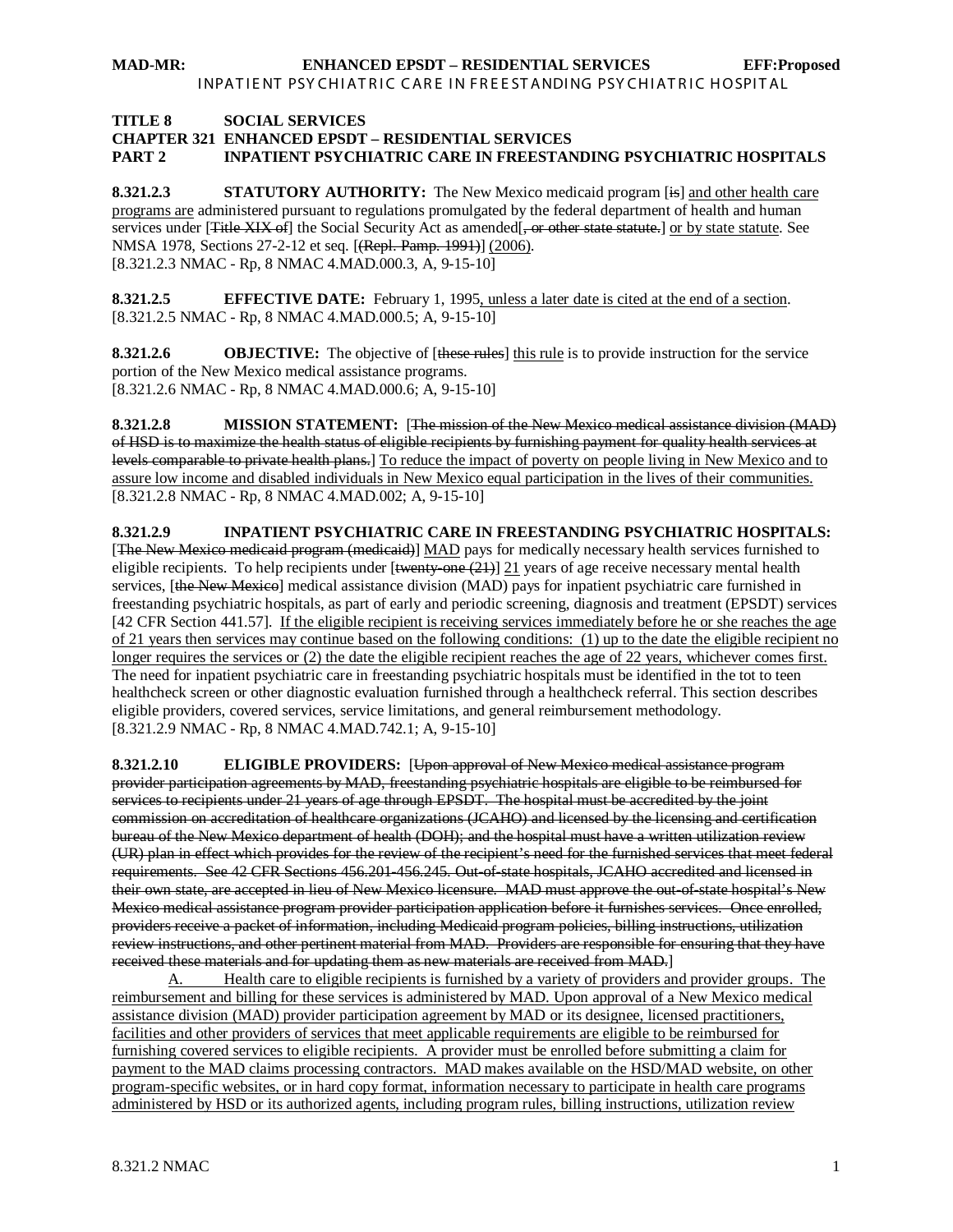instructions, and other pertinent materials. When enrolled, a provider receives instruction on how to access these documents. It is the provider's responsibility to access these instructions, to understand the information provided and to comply with the requirements. The provider must contact HSD or its authorized agents obtain answers to questions related to the material or not covered by the material. To be eligible for reimbursement, a provider must adhere to the provisions of the MAD provider participation agreement and all applicable statutes, regulations, and executive orders. MAD or its selected claims processing contractor issues payments to a provider using electronic funds transfer (EFT) only. Eligible providers include:

(1) accredited by at least one of the following:

 (a) the Joint Commission (JO) (formerly known as Joint Commission on Accreditation of Healthcare Organizations); or

(b) the Council on Accreditation of Services for Families and Children (COA); of

(c) the Commission on Accreditation of Rehabilitation Facilities (CARF); or

 (d) other accrediting organizations recognized by HSD as having comparable standards; and (2) licensed and certified by the licensing and certification bureau of the New Mexico department of

health (DOH) or the comparable agency in another state; and

 (3) has a written Utilization Review (UR) plan in effect which provides for review of an eligible recipient's need for the center's services that meet federal requirements. See 42 CFR Sections 456.201 through 456.245; and

 (4) must be an approved MAD provider before it furnishes services. See 42 CFR Sections 456.201  $rac{\text{through } 456.245.}{B.}$ 

When services are billed to and paid by a coordinated services contractor authorized by HSD, the provider must also enroll as a provider with the coordinated services contractor and follow that contractor's instructions for billing and for authorization of services.

[8.321.2.10 NMAC - Rp, 8 NMAC 4.MAD.742.11; A, 9-15-10]

**8.321.2.11 PROVIDER RESPONSIBILITIES: [**Providers who furnish services to Medicaid recipients must comply with all specified Medicaid participation requirements. See Section MAD-701, GENERAL PROVIDER POLICIES. Providers must verify that individuals are eligible for Medicaid at the time services are furnished and determine if Medicaid recipients have other health insurance. Providers must maintain records which are sufficient to fully disclose the extent and nature of the services furnished to recipients. See Section MAD-701, GENERAL PROVIDER POLICES. Providers must maintain records documenting the source and amount of any financial resources collected or received by providers on behalf of recipients, including federal or state governmental sources and document receipt and disbursement of recipient funds.]

A. A provider who furnishes services to a medicaid or other health care program eligible recipient must comply with all federal and state laws, regulations, and executive orders relevant to the provision of services as specified in the MAD provider participation agreement. A provider also must conform to MAD program rules and instructions as specified in the provider rules manual and its appendices, and program directions and billing instructions, as updated. A provider is also responsible for following coding manual guidelines and CMS correct coding initiatives, including not improperly unbundling or upcoding services. When services are billed to and paid by a coordinated services contractor authorized by HSD, the provider must follow that contractor's instructions for billing and for authorization of services.

B. A provider must verify that an individual is eligible for a specific health care program administered by the HSD and its authorized agents, and must verify the eligible recipient's enrollment status at the time services are furnished. A provider must determine if an eligible recipient has other health insurance. A provider must maintain records that are sufficient to fully disclose the extent and nature of the services provided to an eligible recipient.

C. A provider agrees to be paid by the MAD managed care organizations (MCOs) at any amount mutually-agreed upon between the provider and MCOs when the provider enters into contracts with MCOs contracting with HSD for the provision of managed care services to the MAD population.

 (1) If the provider and the MCOs are unable to agree to terms or fail to execute an agreement for any reason, the MCOs shall be obligated to pay, and the provider shall accept, 90 percent of the "applicable reimbursement rate" based on the provider type; and

 (2) The "applicable reimbursement rate" is defined as the rate paid by HSD to the provider participating in Medicaid or other medical assistance programs administered by HSD and excludes disproportionate share hospital and medical education payments.

[ C.] D. When services are billed to and paid by a coordinated services contractor authorized by HSD, the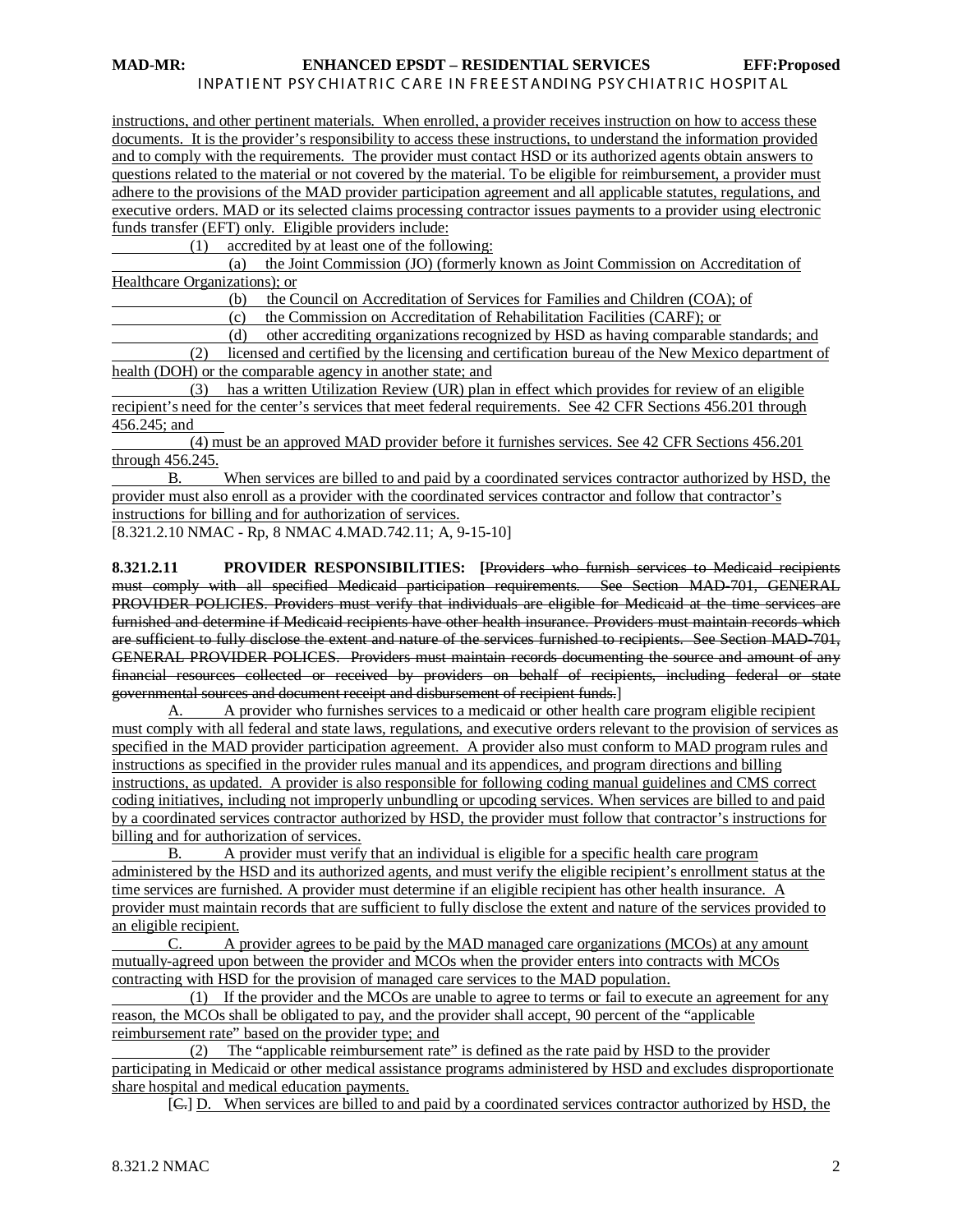provider must also enroll as a provider with the coordinated services contractor and follow that contractor's instructions for billing and for authorization of services. [8.321.2.11 NMAC - Rp, 8 NMAC 4.MAD.742.12; A, 9-15-10]

**8.321.2.12 COVERED SERVICES:** [Medicantel] MAD covers those inpatient psychiatric hospital services furnished in freestanding psychiatric hospitals which are medically necessary for the diagnosis or treatment of mental illness as required by the condition of the eligible recipient. These services must be furnished by eligible providers within the scope and practice of their profession as defined by state law and in accordance with federal regulations. See 42 CFR Section 441 Subpart D.

A. Services must be furnished under the direction of a physician. In the case of eligible recipients under 21 years of age, these services must be furnished under the direction of a board prepared/board eligible/board certified psychiatrist or a licensed psychologist working in collaboration with a similarly qualified psychiatrist.

B. The psychiatrist must conduct an evaluation of the eligible recipient, in person, within 24 hours of admission. In the case of eligible recipients under 12 years of age, the psychiatrist must be board prepared/board eligible/board certified in child or adolescent psychiatry.

C. The requirement for the specified psychiatrist for eligible recipients under age 12 and eligible recipients under 21 years of age can be waived when all of the following conditions are met:

 (1) the need for admission is urgent or emergent, and transfer or referral to another provider poses an unacceptable risk for adverse patient outcomes;

 (2) at the time of admission, a board prepared/board eligible/board certified psychiatrist, or in the case of [a] an eligible recipient under 12 years of age, a child psychiatrist is not accessible in the community in which the facility is located;

 (3) another facility which is able to furnish a board prepared/board eligible/board certified psychiatrist, or in the case of [a] an eligible recipient under 12 years of age, a child psychiatrist, is not available or accessible in the community; and

 (4) the admission is for stabilization only and transfer arrangement to the care of a board prepared/board eligible/board certified psychiatrist, or in the case of eligible recipients under 12 years of age, a child psychiatrist are made as soon as possible under the understanding that if the eligible recipient needs transfer to another facility, the actual transfer will occur as soon as the eligible recipient is stable for transfer, in accordance with professional standards.

D The following services must be furnished by freestanding hospitals to receive reimbursement from [Medicaid] MAD.

 (1) performance of necessary evaluations and psychological testing for the development of the treatment plan, while ensuring that evaluations already performed are not repeated;

(2) regularly scheduled structured counseling and therapy sessions for eligible recipients, groups, families, or multifamily groups based on individualized needs, as specified in the treatment plan;

 (3) facilitation of age-appropriate skills development in the areas of household management, nutrition, personal care, physical and emotional health, basic life skills, time management, school, attendance and money management;

(4) assistance to [recipients] an eligible recipient in self-administration of medication in compliance with state policies and procedures;

(5) appropriate staff available on a [twenty-four  $(24)$ ]  $24$  hour basis to respond to crisis situations, determine the severity of the situation, stabilize [recipients] eligible recipient by providing support, make referrals, as necessary, and provide follow-up;

(6) a consultation with other professionals or allied care givers regarding a specific eligible recipient;

(7) non-medical transportation services needed to accomplish treatment objectives; and

 (8) therapeutic services to meet the physical, social, cultural, recreational, health maintenance, and rehabilitation needs of recipients; and

E. payment for performance of these required services is included in the hospital's reimbursement rate.

[8.321.2.12 NMAC - Rp, 8 NMAC 4.742.13; A, 9-15-10]

**8.321.2.13 NONCOVERED SERVICES:** Services furnished in freestanding psychiatric hospitals are subject to the limitations and coverage restrictions which exist for other [Medieaid] MAD services. [See Section MAD-602, GENERAL NONCOVERED SERVICES.] See 8.301.3 NMAC, *Medicaid General Non Covered Services*. [Medicaid] MAD does not cover the following specific services for [recipients] an eligible recipient in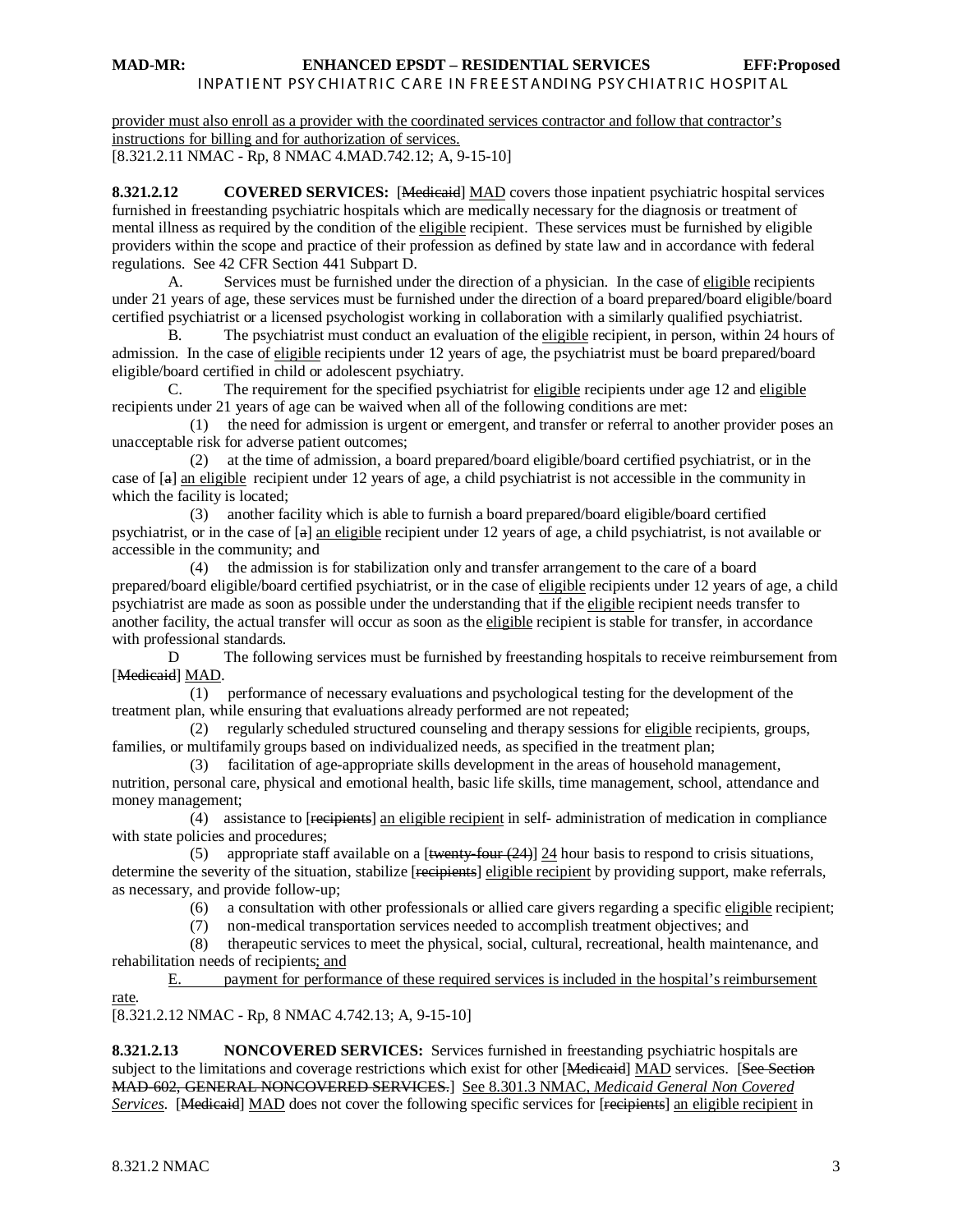freestanding psychiatric hospitals:

A. Services not considered medically necessary for the condition of the eligible recipient, as determined by MAD or its designee;

B. Conditions defined only by V codes in the current version of the international classification of diseases (ICD) or the current version of Diagnostic Statistical Manual (DSM);

[B.] C. Services for which prior [approval] authorization was not obtained;

[G.] D. Services in freestanding psychiatric hospital for [Medicaid recipients 22] eligible recipient 21 years of age or older.

[D.] E. Services furnished after the determination by MAD or its designee has been made that the eligible recipient no longer needs hospital care;

[ E.] F. Formal educational or vocational services related to traditional academic subjects or vocational training; [Medicaid] MAD only covers non-formal education services if they are part of an active treatment plan for [recipients] an eligible recipient under the age of 21 receiving inpatient psychiatric services. See 42 CFR Section 441.13(b);

[F.] G. Experimental or investigational procedures, technologies, or non-drug therapies and related services or treatment;

[G.] H. Drugs classified as "ineffective" by the FDA drug evaluation; and

[H.] I. Activity therapy, group activities, and other services primarily recreational or diversional in nature.

[I.] J. [Medicaid] MAD covers "awaiting placement days" in freestanding psychiatric hospitals when the MAD utilization review (UR) contractor determines that  $[a]$  an eligible recipient under 21 years of age no longer meets acute care criteria and the children's mental health services review panel determines that the eligible recipient requires a psychosocial residential level of care which cannot be immediately located.

[I—] K. Those days during which the eligible recipient is awaiting placement to the lower level of care are termed awaiting placement days.

[K, ]  $L$ . Payment to the hospital for awaiting placement days is made at the weighted average rate paid by [Medicaid] MAD for psychosocial accredited residential services for eligible recipients classified as Level III, IV, or [8.321.2.13 NMAC - Rp, 8 NMAC 4.MAD.742.14; A, 9-1510] IV+ plus five percent. A separate claim form must be submitted for awaiting placement days.

**8.321.2.14 TREATMENT PLAN:** [An individualized] The treatment plan must be developed by a team of professionals in consultation with an eligible recipient, [parents] parent(s), legal [guardians] guardian(s) or others in whose care the eligible recipient will be released after discharge. The plan must be developed within [fourteen (14) days] 72 hours of admission <u>of the eligible recipient's admission</u> to freestanding psychiatric hospitals.

A. The interdisciplinary team must review the treatment plan at least every [30] five calendar days.

B. The following must be contained in the treatment plan or documents used in the development of the treatment plan. [<del>The treatment plan and all supporting documentation must be available for review in the</del> recipient's file:

(1) statement of the nature of the specific problem and the specific needs of the recipient;

(2) description of the functional level of the recipient including the following:

- (i) mental status assessment;
- (ii) intellectual function assessment;
- (iii) psychological assessment;
- (iv) educational assessment;
- (v) vocational assessment;
- (vi) social assessment;
- (vii) medication assessment; and
- (viii) physical assessment.

C. statement of the least restrictive conditions necessary to achieve the purposes of treatment;

D. description of intermediate and long-range-goals, with a projected timetable for their attainment and the duration and scope of therapy services;

E. statement and rationale of the treatment plan for achieving these intermediate and long-range goals, including the provision for review and modification of the plan;

specification of staff responsibilities, description of proposed staff involvement, and orders for medication(s), treatments, restorative and rehabilitative services, activities, therapies, social services, diet, and special procedures recommended for the health and safety of the recipient; and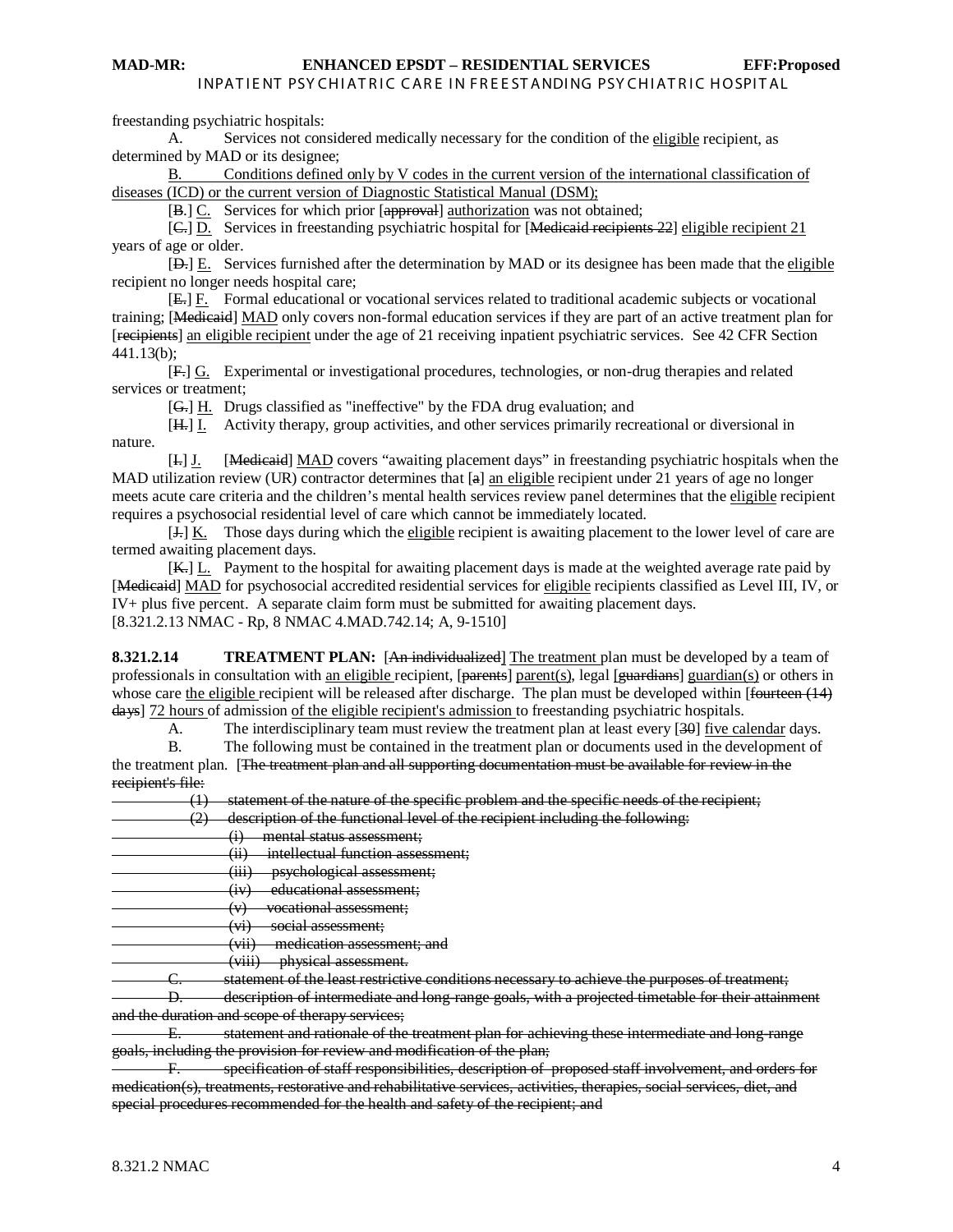| G. eriteria for release to less restrictive settings for treatment, discharge plans, criteria for discharge,            |
|-------------------------------------------------------------------------------------------------------------------------|
| and projected date of discharge.] The treatment team must consist of at a minimum (See CFR 42 441.156(c-d):             |
| (1)<br>either a:                                                                                                        |
| (a)<br>board eligible or board certified psychiatrist; or                                                               |
| clinical psychologist who has a doctoral degree and a physician licensed to practice<br>(b)                             |
| medicine or osteopathy; or                                                                                              |
| a physician licensed to practice medicine or osteopathy with specialized training and<br>(c)                            |
| experience in the diagnosis and treatment of mental diseases, and a psychologist who has a master's degree in           |
| clinical psychology or who has been certified by the state or its licensing board; and                                  |
| the team must also include one of the following:<br>(2)                                                                 |
| a psychiatric social worker; or<br>(a)                                                                                  |
| an occupational therapist who is licensed by the state and who has specialized training in<br>(b)                       |
| treating an eligible recipient under the age of 21 years of age with a severe emotional disturbance (SED); or           |
| a registered nurse with specialized training or one year's experience in treating eligible<br>(c)                       |
| recipients under the age of 21 years; or                                                                                |
| a psychologist who has a master's degree in clinical psychology or who has been certified<br>(d)                        |
| by the state or by the state's licensing board.                                                                         |
| The treatment plan and all supporting documentation must be available for review in the eligible<br>В.                  |
| recipient's file. The treatment plan of care must at a minimum:                                                         |
| be based on a diagnostic evaluation that includes examination of the medical, psychological,<br>(1)                     |
| social, behavioral and developmental aspects of the eligible recipient's situation and reflects the need for inpatient  |
| psychiatric care; and                                                                                                   |
| be developed by a team of professionals specified in 8.321.2.14A in consultation with the eligible<br>(2)               |
| recipient and, his or her parents, legal guardians, or others in whose care he or she will be released after discharge; |
| and                                                                                                                     |
| state treatment objectives; and<br>(3)                                                                                  |
| prescribe an integrated program of therapies, activities, and experiences designed to meet the<br>(4)                   |
| objectives; and                                                                                                         |
| include, at the appropriate time, post-discharge plans and coordination of inpatient services with<br>(5)               |
| partial discharge plans and related community services to ensure continuity of care with the eligible recipient's       |
| family, school, and community upon discharge.                                                                           |
| statement of the least restrictive conditions necessary to achieve the purposes of treatment;<br>(6)                    |
| description of intermediate and long-range goals, with a projected timetable for their attainment<br>(7)                |
| and the duration and scope of therapy services;                                                                         |
| statement and rationale of the treatment plan for achieving these intermediate and long-range<br>(8)                    |
| goals, including the provision for review and modification of the plan;                                                 |
| specification of staff responsibilities, description of proposed staff involvement, and orders for<br>(9)               |
| medication(s), treatments, restorative and rehabilitative services, activities, therapies, social services, diet, and   |
| special procedures recommended for the health and safety of the eligible recipient; and                                 |
| criteria for release to less restrictive settings for treatment, discharge plans, criteria for discharge,<br>(10)       |
| and projected date of discharge.                                                                                        |
| [8.321.2.14 NMAC - Rp, 8 NMAC 4.MAD.742.15; A, 9-15-10]                                                                 |
| 8.321.2.15<br>PRIOR [APPROVAL] AUTHORIZATION AND UTILIZATION REVIEW: All [Medicaid]                                     |
| MAD services are subject to utilization review for medical necessity, inspection of care, and program compliance.       |
| Reviews can be performed before services are furnished, after services are furnished and before payment is made, or     |
| etion MAD 705 DDIOD ADDDOVAL AND UTH 17 ATION DEVIEW 1                                                                  |

after payment is made. [See Section MAD-705, PRIOR APPROVAL AND UTILIZATION REVIEW.] See 8.302.5 NMAC, *Prior Authorization and Utilization Review*. Once enrolled, providers receive instructions and documentation forms necessary for prior [approval] authorization and claims processing.

A. All inpatient services for [recipients] an eligible recipient under 21 years of age furnished in a freestanding psychiatric hospital, require prior [approval] authorization from MAD or its designee. Services for which prior [approval] authorization was obtained remain subject to utilization review at any point in the payment process.

B. Prior [approval] authorization of services does not guarantee that individuals are eligible for [Medicaid] MAD services. Providers must verify that [individuals are] an individual is eligible for [Medicaid] MAD services at the time services are furnished and determine if [medicaid recipients have] the eligible recipient